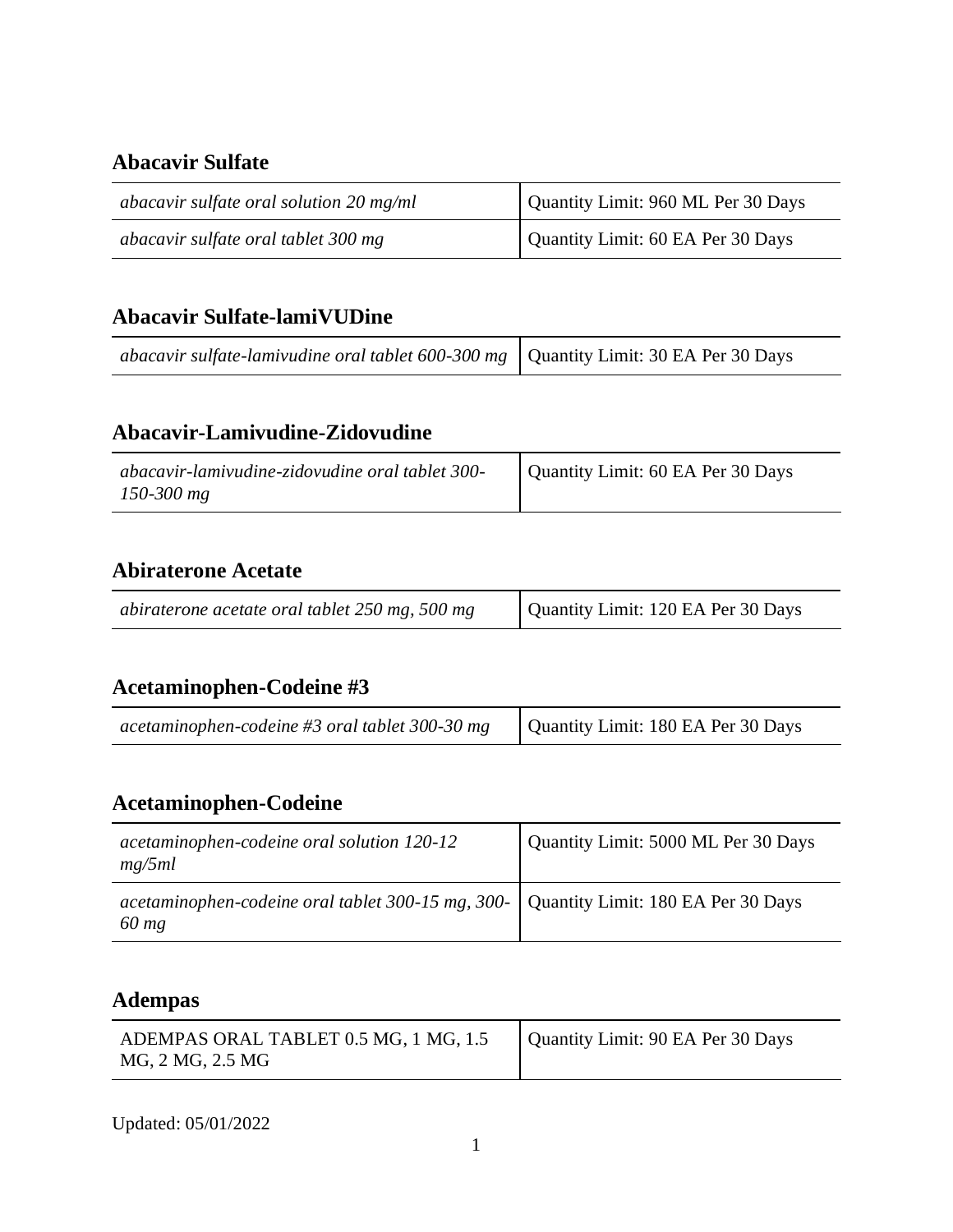# **Afinitor Disperz**

| AFINITOR DISPERZ ORAL TABLET SOLUBLE   Quantity Limit: 30 EA Per 30 Days<br>2 MG, 3 MG |  |
|----------------------------------------------------------------------------------------|--|
| AFINITOR DISPERZ ORAL TABLET SOLUBLE   Quantity Limit: 60 EA Per 30 Days<br>5 MG       |  |

### **Afinitor**

| AFINITOR ORAL TABLET 10 MG | Quantity Limit: 30 EA Per 30 Days |
|----------------------------|-----------------------------------|
|----------------------------|-----------------------------------|

## **ALPRAZolam Intensol**

| ALPRAZOLAM INTENSOL ORAL<br>CONCENTRATE 1 MG/ML | Quantity Limit: 300 ML Per 30 Days |
|-------------------------------------------------|------------------------------------|
|                                                 |                                    |

## **ALPRAZolam**

| alprazolam oral tablet $0.25$ mg, $0.5$ mg, 1 mg | Quantity Limit: 120 EA Per 30 Days |
|--------------------------------------------------|------------------------------------|
| alprazolam oral tablet 2 mg                      | Quantity Limit: 150 EA Per 30 Days |

# **Alunbrig**

| ALUNBRIG ORAL TABLET 180 MG                      | Quantity Limit: 30 EA Per 30 Days  |
|--------------------------------------------------|------------------------------------|
| ALUNBRIG ORAL TABLET 30 MG                       | Quantity Limit: 180 EA Per 30 Days |
| ALUNBRIG ORAL TABLET 90 MG                       | Quantity Limit: 60 EA Per 30 Days  |
| ALUNBRIG ORAL TABLET THERAPY PACK<br>90 & 180 MG | Quantity Limit: 30 EA Per 30 Days  |

### **Ambrisentan**

| ambrisentan oral tablet 10 mg, 5 mg | Quantity Limit: 30 EA Per 30 Days |
|-------------------------------------|-----------------------------------|
|-------------------------------------|-----------------------------------|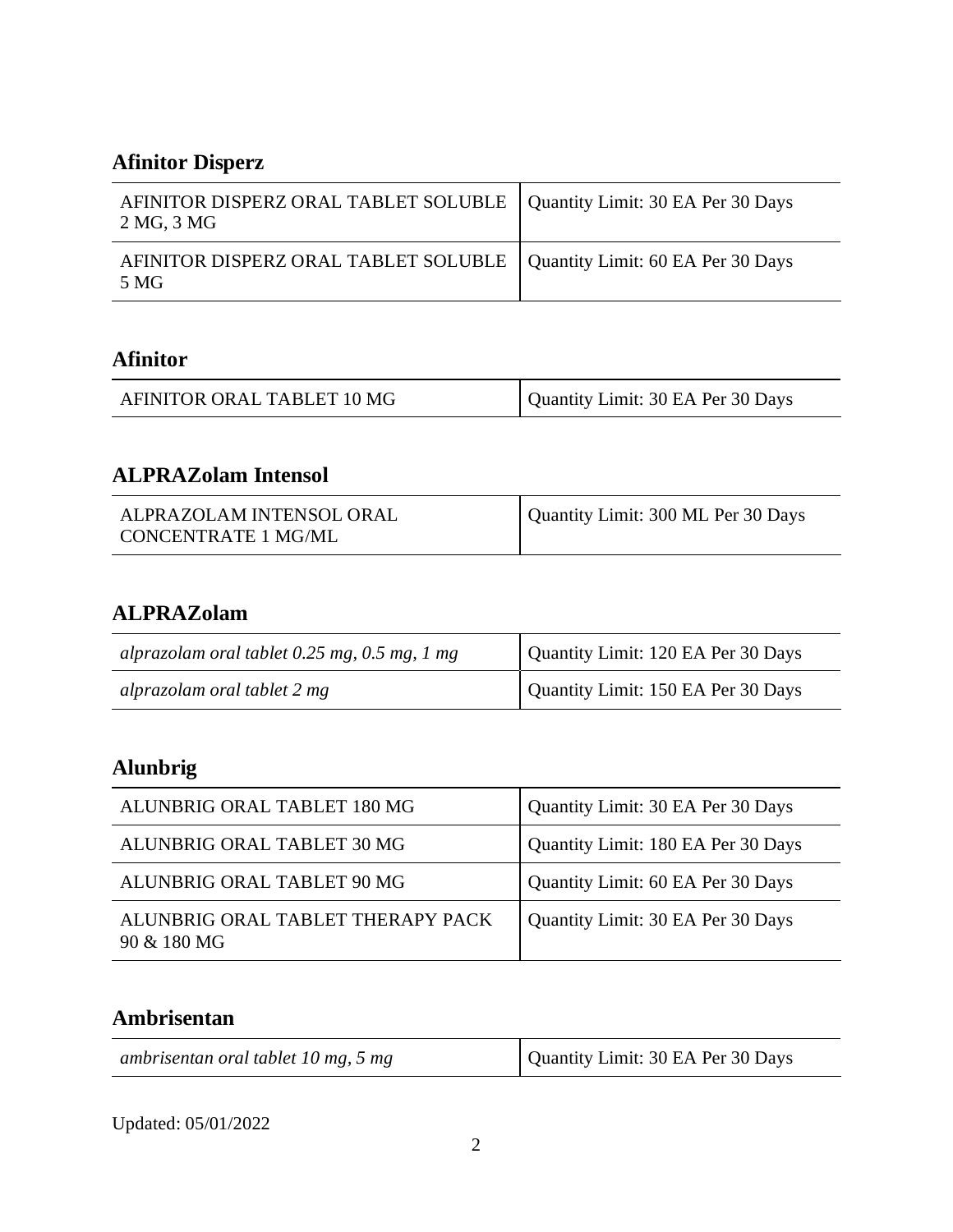# **Amphetamine-Dextroamphetamine**

| amphetamine-dextroamphetamine oral tablet 10<br>mg, 12.5 mg, 15 mg, 20 mg, 5 mg, 7.5 mg   | Quantity Limit: 90 EA Per 30 Days |
|-------------------------------------------------------------------------------------------|-----------------------------------|
| amphetamine-dextroamphetamine oral tablet 30 mg $\vert$ Quantity Limit: 60 EA Per 30 Days |                                   |

# **Aprepitant**

| aprepitant oral capsule 125 mg, 40 mg, 80 mg | Quantity Limit: 8 EA Per 30 Days  |
|----------------------------------------------|-----------------------------------|
| aprepitant oral capsule 80 $&$ 125 mg        | Quantity Limit: 12 EA Per 30 Days |

# **Aptivus**

| Quantity Limit: 120 EA Per 30 Days<br>APTIVUS ORAL CAPSULE 250 MG |
|-------------------------------------------------------------------|
|-------------------------------------------------------------------|

# **ARIPiprazole**

| aripiprazole oral solution $1 \text{ mg/ml}$                                         | Quantity Limit: 750 ML Per 30 Days |
|--------------------------------------------------------------------------------------|------------------------------------|
| aripiprazole oral tablet 10 mg, 15 mg, 2 mg, 20 mg,<br>$30 \text{ mg}, 5 \text{ mg}$ | Quantity Limit: 30 EA Per 30 Days  |
| aripiprazole oral tablet dispersible 10 mg, 15 mg                                    | Quantity Limit: 60 EA Per 30 Days  |

### **Armodafinil**

| armodafinil oral tablet 150 mg, 200 mg, 250 mg, 50   Quantity Limit: 30 EA Per 30 Days |  |
|----------------------------------------------------------------------------------------|--|
| mg                                                                                     |  |

# **Ascomp-Codeine**

| ASCOMP-CODEINE ORAL CAPSULE 50-325-<br>40-30 MG | Quantity Limit: 180 EA Per 30 Days |
|-------------------------------------------------|------------------------------------|
|-------------------------------------------------|------------------------------------|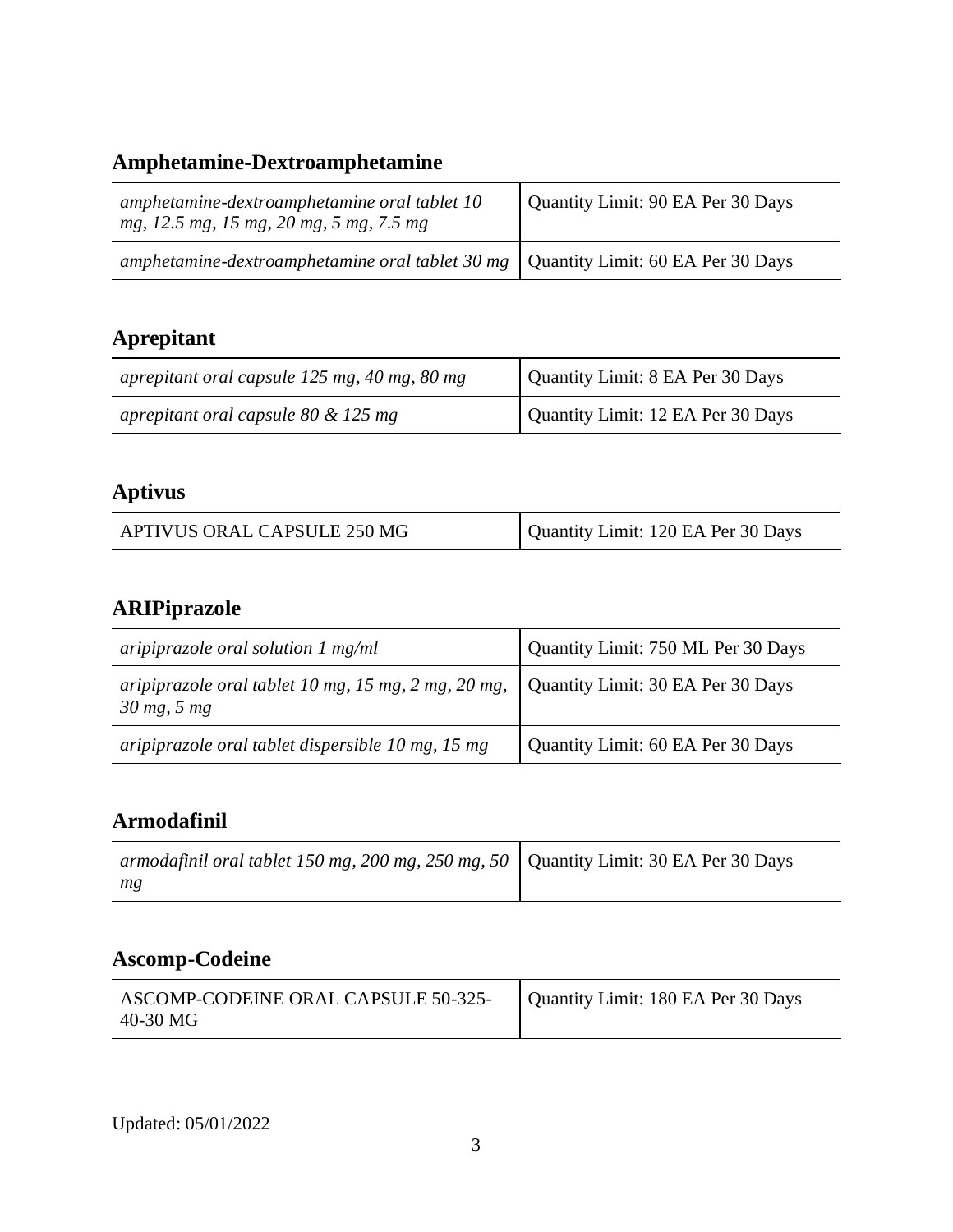## **Atazanavir Sulfate**

| atazanavir sulfate oral capsule 150 mg, 200 mg | Quantity Limit: 60 EA Per 30 Days |
|------------------------------------------------|-----------------------------------|
| atazanavir sulfate oral capsule 300 mg         | Quantity Limit: 30 EA Per 30 Days |

## **Atomoxetine HCl**

| atomoxetine hcl oral capsule 10 mg, 18 mg, 25 mg                                                  | Quantity Limit: 60 EA Per 30 Days |
|---------------------------------------------------------------------------------------------------|-----------------------------------|
| atomoxetine hcl oral capsule 100 mg, 40 mg, 60 mg,   Quantity Limit: 30 EA Per 30 Days<br>$80$ mg |                                   |

## **Baraclude**

| BARACLUDE ORAL SOLUTION 0.05 MG/ML | Quantity Limit: 600 ML Per 30 Days |
|------------------------------------|------------------------------------|

### **Belsomra**

| BELSOMRA ORAL TABLET 10 MG, 15 MG, 20   Quantity Limit: 30 EA Per 30 Days |  |
|---------------------------------------------------------------------------|--|
| MG, 5 MG                                                                  |  |

### **Bicalutamide**

| bicalutamide oral tablet 50 mg | Quantity Limit: 30 EA Per 30 Days |
|--------------------------------|-----------------------------------|
|--------------------------------|-----------------------------------|

### **Biktarvy**

| BIKTARVY ORAL TABLET 30-120-15 MG, 50-   Quantity Limit: 30 EA Per 30 Days<br>200-25 MG |  |
|-----------------------------------------------------------------------------------------|--|
|-----------------------------------------------------------------------------------------|--|

#### **Bosentan**

| bosentan oral tablet 125 mg, 62.5 mg | Quantity Limit: 60 EA Per 30 Days |
|--------------------------------------|-----------------------------------|
|--------------------------------------|-----------------------------------|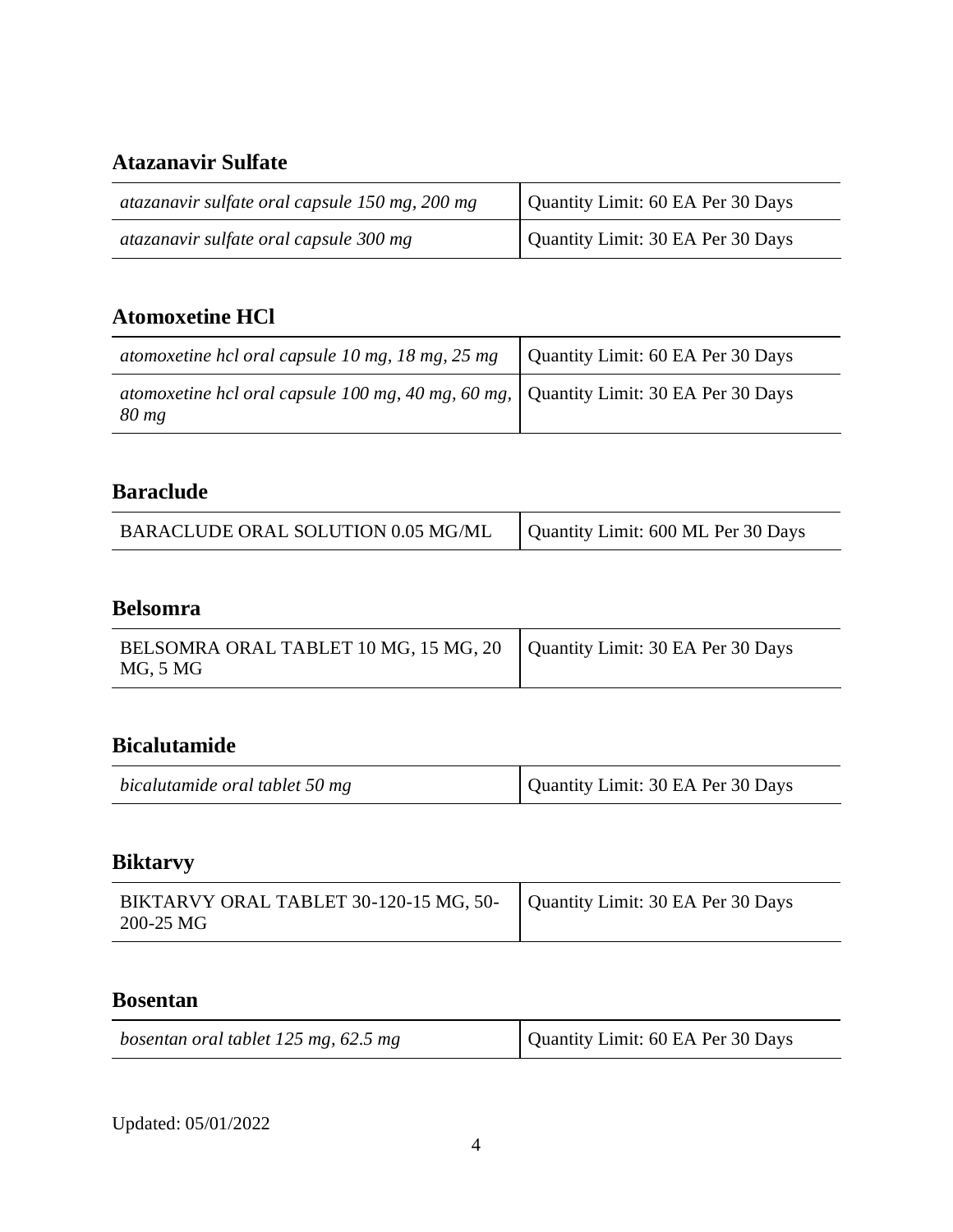### **Bosulif**

| <b>BOSULIF ORAL TABLET 100 MG</b>  | Quantity Limit: 120 EA Per 30 Days |
|------------------------------------|------------------------------------|
| BOSULIF ORAL TABLET 400 MG, 500 MG | Quantity Limit: 30 EA Per 30 Days  |

## **Braftovi**

| BRAFTOVI ORAL CAPSULE 75 MG | Quantity Limit: 180 EA Per 30 Days |
|-----------------------------|------------------------------------|
|-----------------------------|------------------------------------|

### **Brukinsa**

| BRUKINSA ORAL CAPSULE 80 MG | Quantity Limit: 120 EA Per 30 Days |
|-----------------------------|------------------------------------|
|-----------------------------|------------------------------------|

#### **Butalbital-APAP-Caff-Cod**

| <i>butalbital-apap-caff-cod oral capsule 50-325-40-30</i>   Quantity Limit: 180 EA Per 30 Days |  |
|------------------------------------------------------------------------------------------------|--|
| mg                                                                                             |  |

### **Butalbital-APAP-Caffeine**

| <i>butalbital-apap-caffeine oral tablet 50-325-40 mg</i> $\vert$ Quantity Limit: 180 EA Per 30 Days |  |
|-----------------------------------------------------------------------------------------------------|--|
|-----------------------------------------------------------------------------------------------------|--|

### **Butalbital-ASA-Caff-Codeine**

| butalbital-asa-caff-codeine oral capsule 50-325-40- Quantity Limit: 180 EA Per 30 Days |  |
|----------------------------------------------------------------------------------------|--|
| $30 \, mg$                                                                             |  |

## **Cabometyx**

| CABOMETYX ORAL TABLET 20 MG, 40 MG,   Quantity Limit: 30 EA Per 30 Days |  |
|-------------------------------------------------------------------------|--|
| - 60 MG                                                                 |  |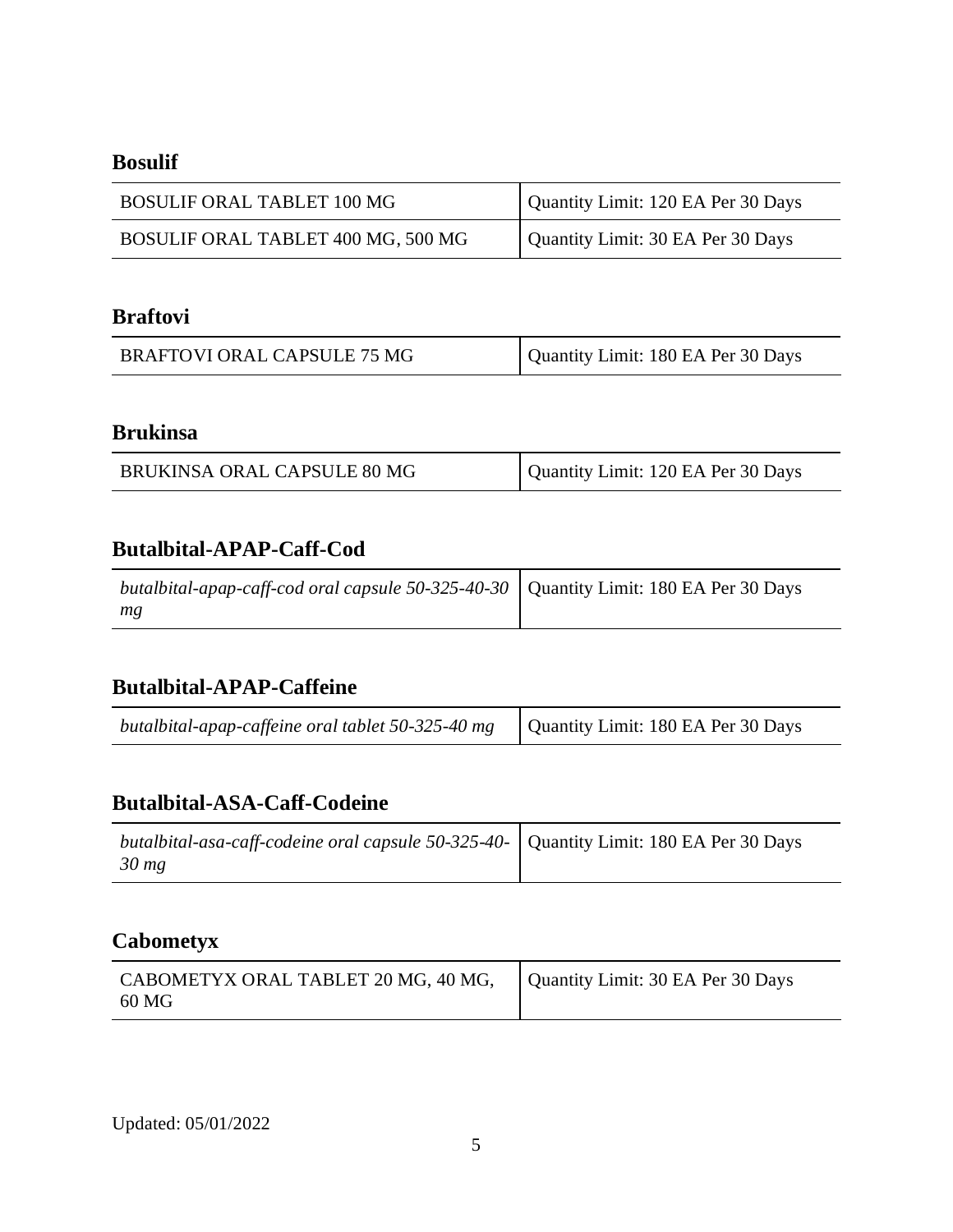# **Calcipotriene**

| calcipotriene external cream $0.005\%$    | Quantity Limit: 120 GM Per 30 Days |
|-------------------------------------------|------------------------------------|
| calcipotriene external ointment $0.005\%$ | Quantity Limit: 120 GM Per 30 Days |
| calcipotriene external solution $0.005\%$ | Quantity Limit: 60 ML Per 30 Days  |

# **Calquence**

| CALQUENCE ORAL CAPSULE 100 MG | Quantity Limit: 60 EA Per 30 Days |
|-------------------------------|-----------------------------------|

# **Caprelsa**

| CAPRELSA ORAL TABLET 100 MG | Quantity Limit: 60 EA Per 30 Days |
|-----------------------------|-----------------------------------|
| CAPRELSA ORAL TABLET 300 MG | Quantity Limit: 30 EA Per 30 Days |

## **chlordiazePOXIDE HCl**

| chlordiazepoxide hcl oral capsule 10 mg, 25 mg, 5 $\mid$ | Quantity Limit: 120 EA Per 30 Days |
|----------------------------------------------------------|------------------------------------|
| mg                                                       |                                    |

## **Cimduo**

| CIMDUO ORAL TABLET 300-300 MG | Quantity Limit: 30 EA Per 30 Days |
|-------------------------------|-----------------------------------|
|-------------------------------|-----------------------------------|

## **Cinacalcet HCl**

| cinacalcet hcl oral tablet 30 mg, 60 mg | Quantity Limit: 60 EA Per 30 Days  |
|-----------------------------------------|------------------------------------|
| cinacalcet hcl oral tablet 90 mg        | Quantity Limit: 120 EA Per 30 Days |

# **CloBAZam**

| clobazam oral suspension $2.5$ mg/ml | Quantity Limit: 480 ML Per 30 Days |
|--------------------------------------|------------------------------------|
|                                      |                                    |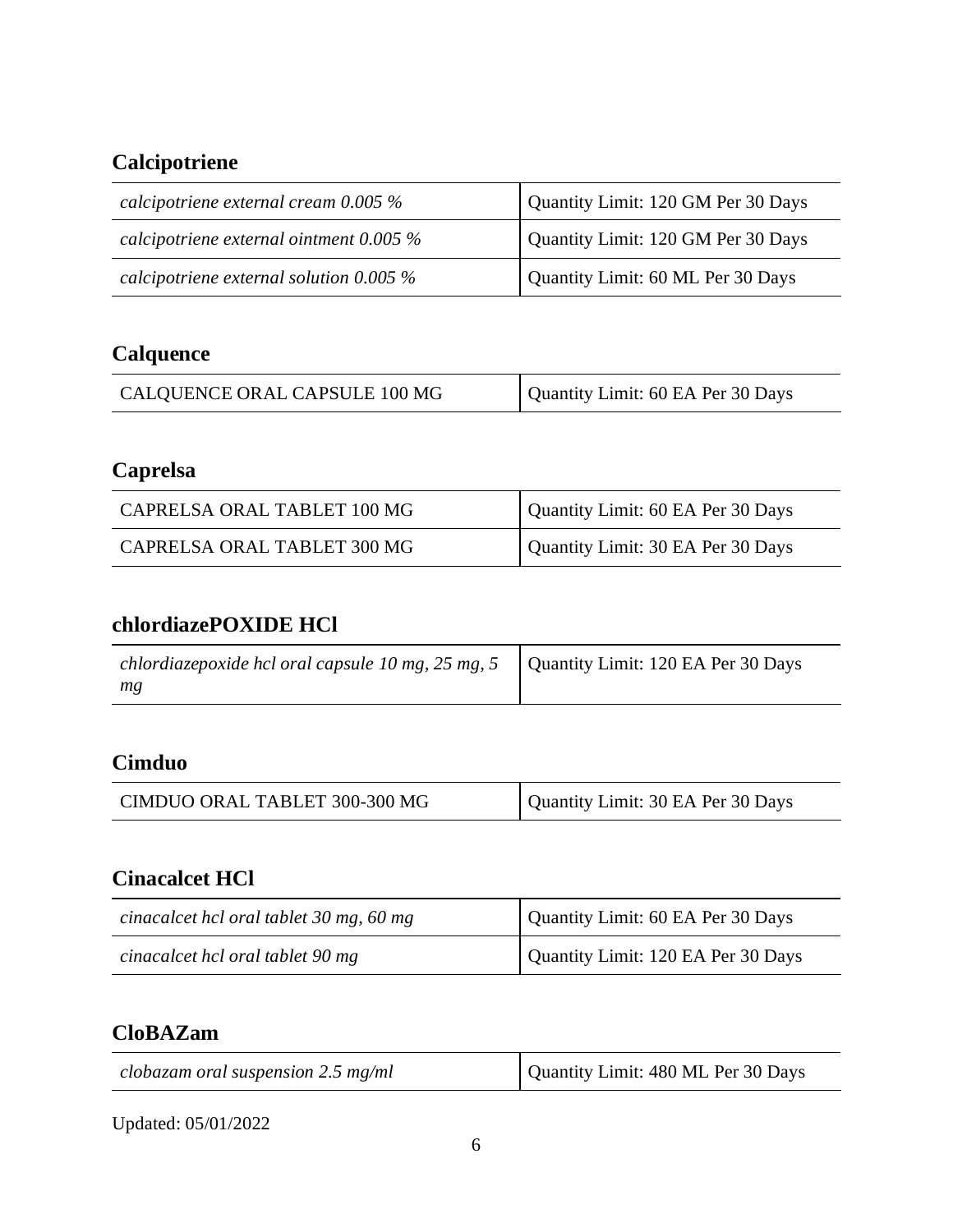## **CloBAZam**

| clobazam oral tablet 10 mg, 20 mg | Quantity Limit: 60 EA Per 30 Days |
|-----------------------------------|-----------------------------------|
|-----------------------------------|-----------------------------------|

### **clonazePAM**

| clonazepam oral tablet 0.5 mg, 1 mg                                       | Quantity Limit: 90 EA Per 30 Days  |
|---------------------------------------------------------------------------|------------------------------------|
| clonazepam oral tablet 2 mg                                               | Quantity Limit: 300 EA Per 30 Days |
| clonazepam oral tablet dispersible $0.125$ mg, $0.25$<br>mg, 0.5 mg, 1 mg | Quantity Limit: 90 EA Per 30 Days  |
| clonazepam oral tablet dispersible 2 mg                                   | Quantity Limit: 300 EA Per 30 Days |

## **cloNIDine HCl ER**

| clonidine hcl er oral tablet extended release 12 | Quantity Limit: 120 EA Per 30 Days |
|--------------------------------------------------|------------------------------------|
| hour $0.1$ mg                                    |                                    |

# **Clorazepate Dipotassium**

| <i>clorazepate dipotassium oral tablet 15 mg, 3.75 mg, <math>\vert</math> Quantity Limit: 180 EA Per 30 Days</i> |  |
|------------------------------------------------------------------------------------------------------------------|--|
| $7.5 \, mg$                                                                                                      |  |

### **Codeine Sulfate**

|  | codeine sulfate oral tablet 15 mg, 30 mg, 60 mg | Quantity Limit: 180 EA Per 30 Days |
|--|-------------------------------------------------|------------------------------------|
|--|-------------------------------------------------|------------------------------------|

## **Cometriq (100 MG Daily Dose)**

| COMETRIQ (100 MG DAILY DOSE) ORAL KIT $\vert$ Quantity Limit: 60 EA Per 30 Days<br>80 & 20 MG |  |
|-----------------------------------------------------------------------------------------------|--|
|                                                                                               |  |

# **Cometriq (140 MG Daily Dose)**

| COMETRIQ (140 MG DAILY DOSE) ORAL KIT   Quantity Limit: 120 EA Per 30 Days<br>3 X 20 MG & 80 MG |  |
|-------------------------------------------------------------------------------------------------|--|
| Updated: 05/01/2022                                                                             |  |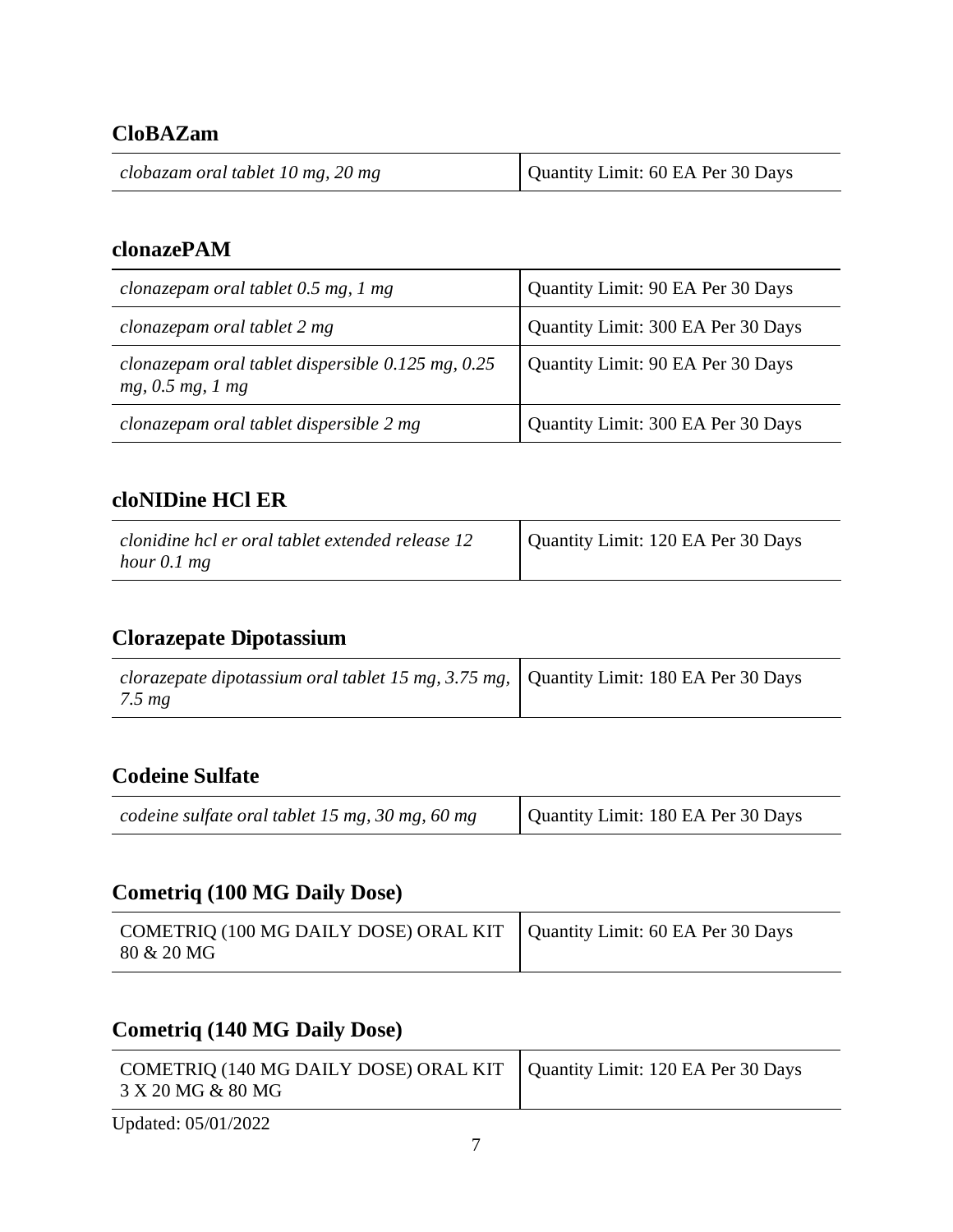# **Cometriq (60 MG Daily Dose)**

| COMETRIQ (60 MG DAILY DOSE) ORAL KIT | Quantity Limit: 90 EA Per 30 Days |
|--------------------------------------|-----------------------------------|
| 20 MG                                |                                   |

## **Complera**

| COMPLERA ORAL TABLET 200-25-300 MG | Quantity Limit: 30 EA Per 30 Days |
|------------------------------------|-----------------------------------|

# **Copiktra**

| COPIKTRA ORAL CAPSULE 15 MG, 25 MG | Quantity Limit: 60 EA Per 30 Days |
|------------------------------------|-----------------------------------|
|------------------------------------|-----------------------------------|

## **Dalfampridine ER**

| dalfampridine er oral tablet extended release 12 | Quantity Limit: 60 EA Per 30 Days |
|--------------------------------------------------|-----------------------------------|
| hour 10 mg                                       |                                   |

# **Daliresp**

| DALIRESP ORAL TABLET 250 MCG, 500 MCG   Quantity Limit: 30 EA Per 30 Days |  |
|---------------------------------------------------------------------------|--|
|---------------------------------------------------------------------------|--|

# **Delstrigo**

| DELSTRIGO ORAL TABLET 100-300-300 MG | Quantity Limit: 30 EA Per 30 Days |
|--------------------------------------|-----------------------------------|
|                                      |                                   |

# **Descovy**

| DESCOVY ORAL TABLET 200-25 MG | Quantity Limit: 30 EA Per 30 Days |
|-------------------------------|-----------------------------------|
|-------------------------------|-----------------------------------|

## **Dexilant**

| DEXILANT ORAL CAPSULE DELAYED<br>RELEASE 30 MG, 60 MG | Quantity Limit: 30 EA Per 30 Days |
|-------------------------------------------------------|-----------------------------------|
|-------------------------------------------------------|-----------------------------------|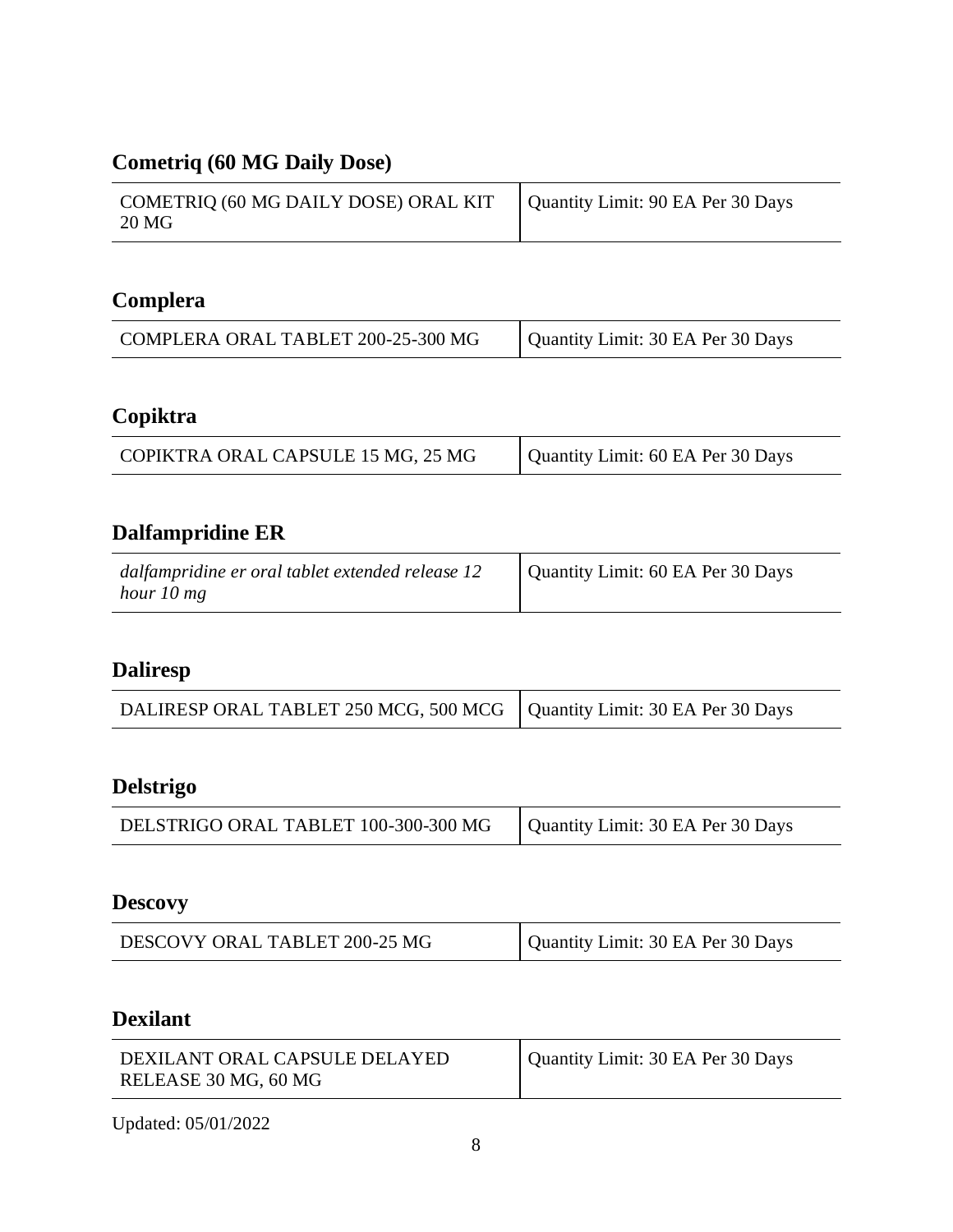# **Dexmethylphenidate HCl**

| dexmethylphenidate hcl oral tablet 10 mg  | Quantity Limit: 60 EA Per 30 Days  |
|-------------------------------------------|------------------------------------|
| dexmethylphenidate hcl oral tablet 2.5 mg | Quantity Limit: 240 EA Per 30 Days |
| dexmethylphenidate hcl oral tablet 5 mg   | Quantity Limit: 120 EA Per 30 Days |

# **Dextroamphetamine Sulfate ER**

| dextroamphetamine sulfate er oral capsule extended   Quantity Limit: 180 EA Per 30 Days<br>release 24 hour 10 mg, 5 mg |  |
|------------------------------------------------------------------------------------------------------------------------|--|
| dextroamphetamine sulfate er oral capsule extended   Quantity Limit: 120 EA Per 30 Days<br>release 24 hour 15 mg       |  |

# **Dextroamphetamine Sulfate**

| dextroamphetamine sulfate oral solution 5 mg/5ml | Quantity Limit: 1800 ML Per 30 Days |
|--------------------------------------------------|-------------------------------------|
| dextroamphetamine sulfate oral tablet 10 mg      | Quantity Limit: 180 EA Per 30 Days  |
| dextroamphetamine sulfate oral tablet 15 mg      | Quantity Limit: 120 EA Per 30 Days  |
| dextroamphetamine sulfate oral tablet 20 mg      | Quantity Limit: 90 EA Per 30 Days   |
| dextroamphetamine sulfate oral tablet 30 mg      | Quantity Limit: 60 EA Per 30 Days   |
| dextroamphetamine sulfate oral tablet 5 mg       | Quantity Limit: 150 EA Per 30 Days  |

## **Diazepam**

| diazepam oral concentrate $5 \text{ mg/ml}$ | Quantity Limit: 240 ML Per 30 Days |
|---------------------------------------------|------------------------------------|
|---------------------------------------------|------------------------------------|

## **diazePAM**

| diazepam oral solution $5 \text{ mg}/5ml$ | Quantity Limit: 1200 ML Per 30 Days |
|-------------------------------------------|-------------------------------------|
| diazepam oral tablet 10 mg                | Quantity Limit: 120 EA Per 30 Days  |
| diazepam oral tablet 5 mg                 | Quantity Limit: 240 EA Per 30 Days  |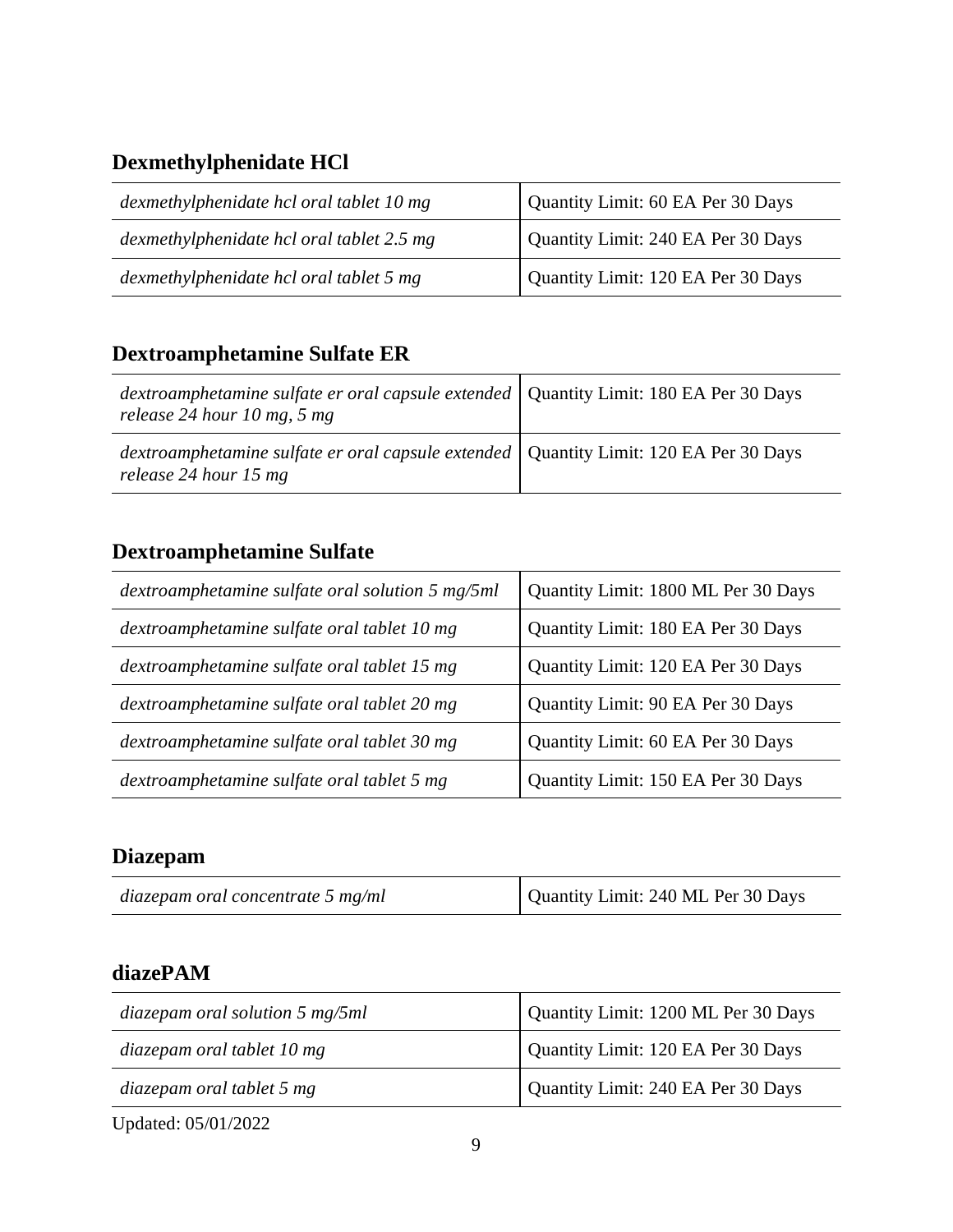### **DiazePAM**

| diazepam oral tablet 2 mg | Quantity Limit: 600 EA Per 30 Days |
|---------------------------|------------------------------------|
|---------------------------|------------------------------------|

# **Dihydroergotamine Mesylate**

|  | dihydroergotamine mesylate nasal solution 4 mg/ml $\vert$ Quantity Limit: 8 ML Per 30 Days |  |
|--|--------------------------------------------------------------------------------------------|--|
|--|--------------------------------------------------------------------------------------------|--|

#### **Dovato**

| DOVATO ORAL TABLET 50-300 MG | Quantity Limit: 30 EA Per 30 Days |
|------------------------------|-----------------------------------|

### **Dronabinol**

| dronabinol oral capsule $10$ mg, $2.5$ mg, $5$ mg | Quantity Limit: 60 EA Per 30 Days |
|---------------------------------------------------|-----------------------------------|
|---------------------------------------------------|-----------------------------------|

### **Edurant**

| EDURANT ORAL TABLET 25 MG | Quantity Limit: 30 EA Per 30 Days |
|---------------------------|-----------------------------------|

### **Efavirenz**

| efavirenz oral capsule 200 mg | Quantity Limit: 120 EA Per 30 Days |
|-------------------------------|------------------------------------|
| efavirenz oral capsule 50 mg  | Quantity Limit: 360 EA Per 30 Days |
| efavirenz oral tablet 600 mg  | Quantity Limit: 30 EA Per 30 Days  |

### **Efavirenz-Emtricitab-Tenofovir**

| <i>efavirenz-emtricitab-tenofovir oral tablet 600-200-</i>   Quantity Limit: 30 EA Per 30 Days |  |
|------------------------------------------------------------------------------------------------|--|
| 300 mg                                                                                         |  |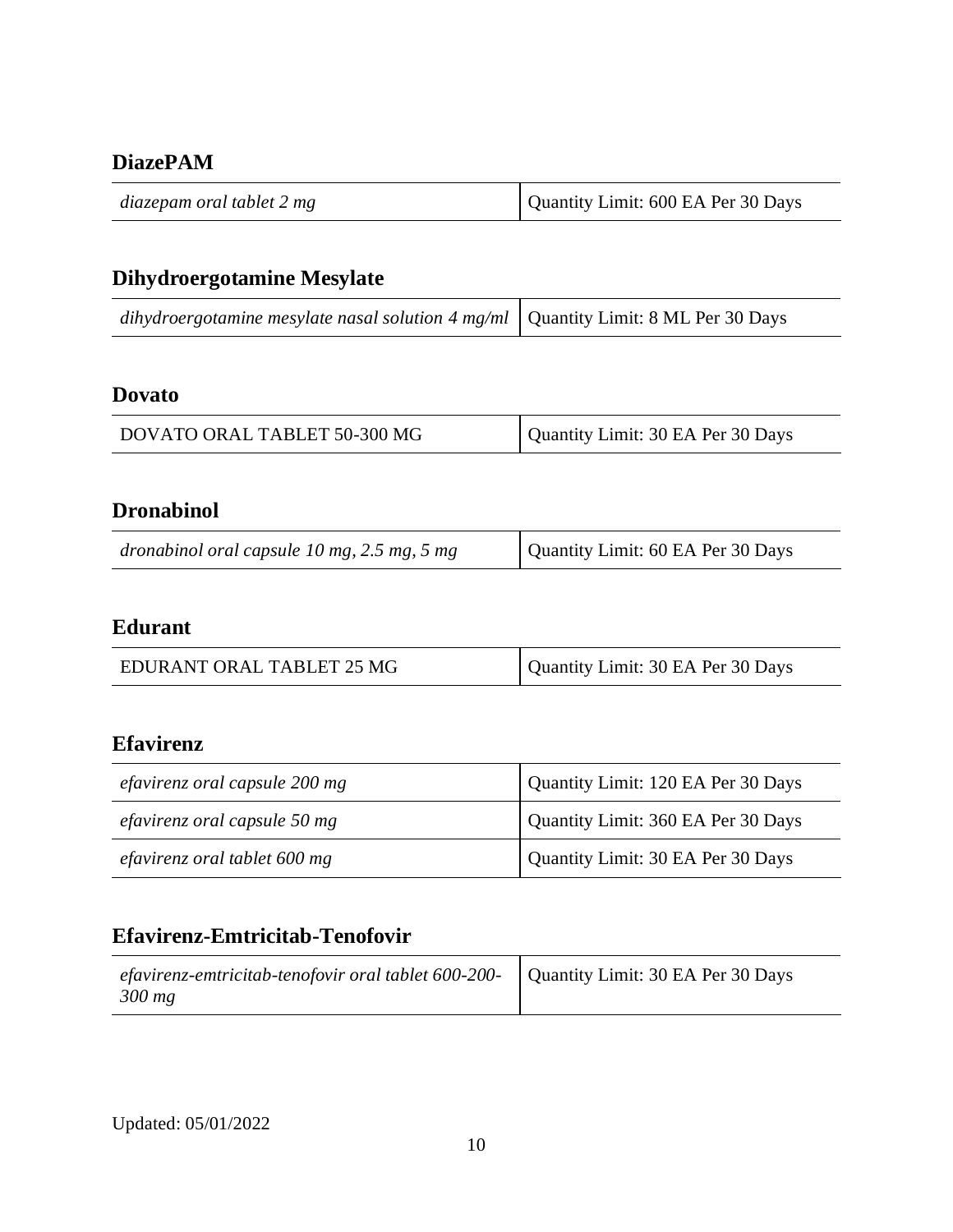# **Efavirenz-lamiVUDine-Tenofovir**

| efavirenz-lamivudine-tenofovir oral tablet 400-300-   Quantity Limit: 30 EA Per 30 Days |  |
|-----------------------------------------------------------------------------------------|--|
| 300 mg, 600-300-300 mg                                                                  |  |

## **Eletriptan Hydrobromide**

| eletriptan hydrobromide oral tablet 20 mg, 40 mg $\vert$ Quantity Limit: 12 EA Per 30 Days |  |
|--------------------------------------------------------------------------------------------|--|

#### **Emsam**

| EMSAM TRANSDERMAL PATCH 24 HOUR 12   Quantity Limit: 30 EA Per 30 Days |  |
|------------------------------------------------------------------------|--|
| MG/24HR, 6 MG/24HR, 9 MG/24HR                                          |  |

### **Emtricitabine**

| emtricitabine oral capsule 200 mg | Quantity Limit: 30 EA Per 30 Days |
|-----------------------------------|-----------------------------------|

### **Emtricitabine-Tenofovir DF**

| emtricitabine-tenofovir df oral tablet 100-150 mg, | Quantity Limit: 30 EA Per 30 Days |
|----------------------------------------------------|-----------------------------------|
| 133-200 mg, 167-250 mg, 200-300 mg                 |                                   |

### **Emtriva**

| <b>EMTRIVA ORAL SOLUTION 10 MG/ML</b> | Quantity Limit: 720 ML Per 30 Days |
|---------------------------------------|------------------------------------|
|                                       |                                    |

#### **Endari**

| ENDARI ORAL PACKET 5 GM | Quantity Limit: 180 EA Per 30 Days |
|-------------------------|------------------------------------|
|-------------------------|------------------------------------|

### **Entecavir**

| entecavir oral tablet 0.5 mg, 1 mg | Quantity Limit: 30 EA Per 30 Days |
|------------------------------------|-----------------------------------|
|                                    |                                   |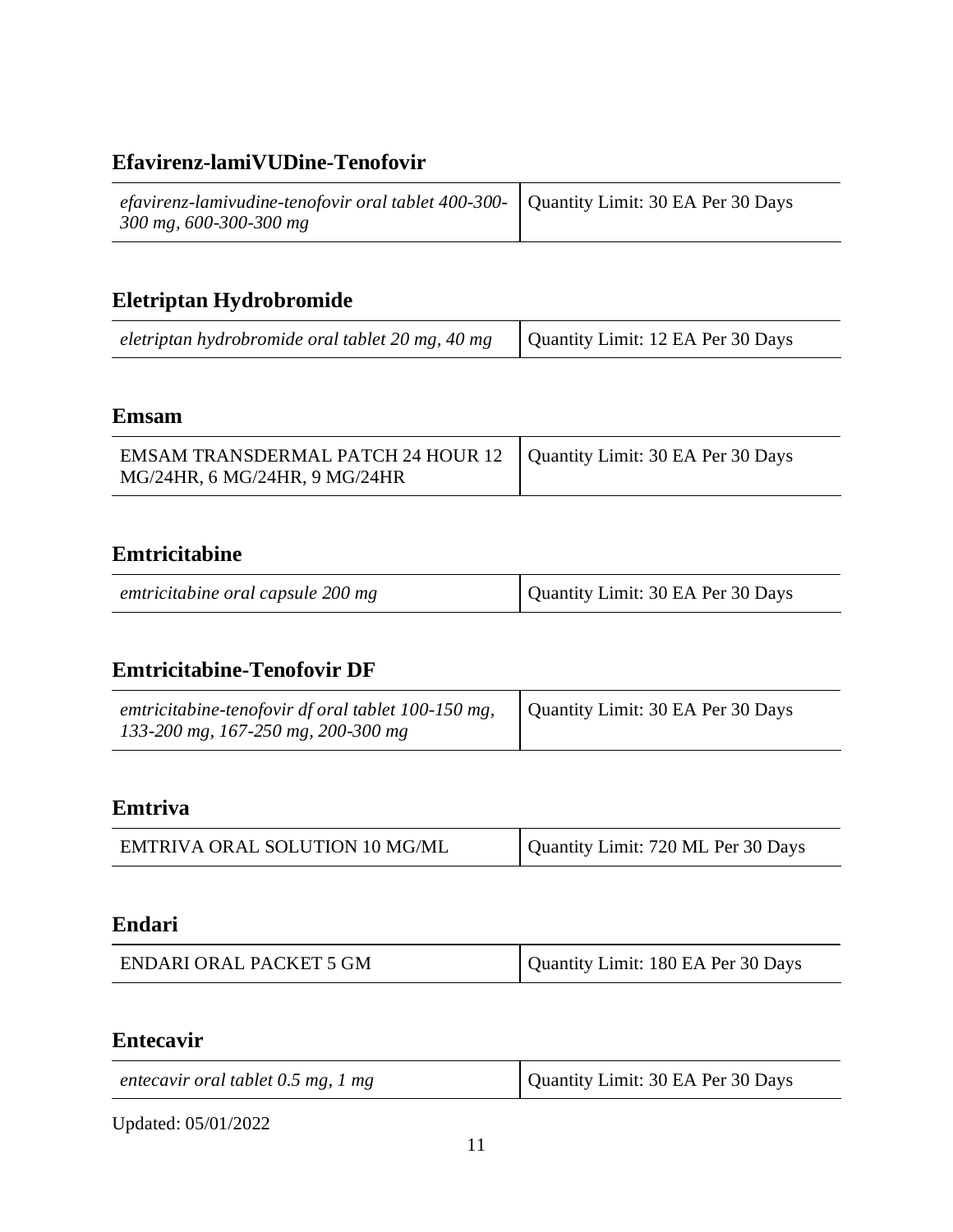## **Erleada**

| ERLEADA ORAL TABLET 60 MG | Quantity Limit: 120 EA Per 30 Days |
|---------------------------|------------------------------------|
|                           |                                    |

## **Erlotinib HCl**

| erlotinib hcl oral tablet 100 mg, 150 mg | Quantity Limit: 30 EA Per 30 Days |
|------------------------------------------|-----------------------------------|
| erlotinib hcl oral tablet 25 mg          | Quantity Limit: 90 EA Per 30 Days |

## **Etravirine**

| etravirine oral tablet 100 mg | Quantity Limit: 120 EA Per 30 Days |
|-------------------------------|------------------------------------|
| etravirine oral tablet 200 mg | Quantity Limit: 60 EA Per 30 Days  |

## **Eucrisa**

| EUCRISA EXTERNAL OINTMENT 2 % | Quantity Limit: 100 GM Per 30 Days |
|-------------------------------|------------------------------------|
|-------------------------------|------------------------------------|

### **Everolimus**

| everolimus oral tablet $0.25$ mg, $0.75$ mg, 1 mg        | Quantity Limit: 60 EA Per 30 Days  |
|----------------------------------------------------------|------------------------------------|
| everolimus oral tablet 0.5 mg                            | Quantity Limit: 120 EA Per 30 Days |
| everolimus oral tablet 10 mg, $2.5$ mg, $5$ mg, $7.5$ mg | Quantity Limit: 30 EA Per 30 Days  |
| everolimus oral tablet soluble 2 mg, 3 mg                | Quantity Limit: 30 EA Per 30 Days  |
| everolimus oral tablet soluble 5 mg                      | Quantity Limit: 60 EA Per 30 Days  |

### **Evotaz**

| EVOTAZ ORAL TABLET 300-150 MG | Quantity Limit: 30 EA Per 30 Days |
|-------------------------------|-----------------------------------|
|-------------------------------|-----------------------------------|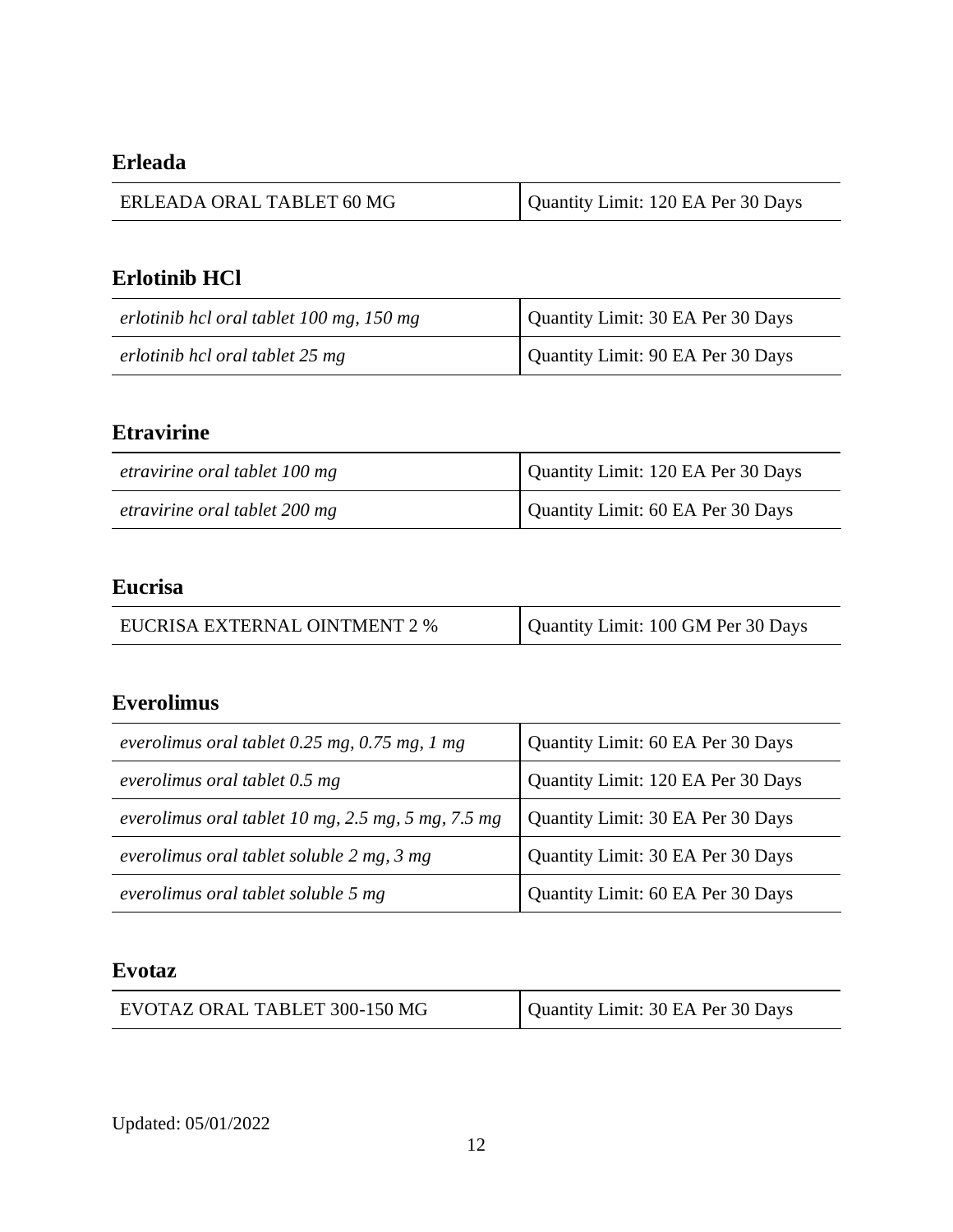#### **Exemestane**

| exemestane oral tablet 25 mg | Quantity Limit: 60 EA Per 30 Days |
|------------------------------|-----------------------------------|
|                              |                                   |

## **FentaNYL Citrate**

| fentanyl citrate buccal lozenge on a handle 1200<br>mcg, 1600 mcg, 200 mcg, 400 mcg, 600 mcg, 800<br>mcg | Quantity Limit: 120 EA Per 30 Days |
|----------------------------------------------------------------------------------------------------------|------------------------------------|
|----------------------------------------------------------------------------------------------------------|------------------------------------|

### **FentaNYL**

| fentanyl transdermal patch 72 hour $100 \text{ mcg/hr}$ , 12<br>$mcg/hr$ , 25 mcg/hr, 37.5 mcg/hr, 50 mcg/hr, 62.5<br>$mcg/hr$ , 75 mcg/hr, 87.5 mcg/hr | Quantity Limit: 10 EA Per 30 Days |
|---------------------------------------------------------------------------------------------------------------------------------------------------------|-----------------------------------|
|---------------------------------------------------------------------------------------------------------------------------------------------------------|-----------------------------------|

## **Fosamprenavir Calcium**

| fosamprenavir calcium oral tablet 700 mg | Quantity Limit: 120 EA Per 30 Days |
|------------------------------------------|------------------------------------|
|------------------------------------------|------------------------------------|

#### **Fuzeon**

| <b>FUZEON SUBCUTANEOUS SOLUTION</b> | Quantity Limit: 60 EA Per 30 Days |
|-------------------------------------|-----------------------------------|
| RECONSTITUTED 90 MG                 |                                   |

### **Galafold**

| GALAFOLD ORAL CAPSULE 123 MG | Quantity Limit: 15 EA Per 30 Days |
|------------------------------|-----------------------------------|
|------------------------------|-----------------------------------|

#### **Genvoya**

| GENVOYA ORAL TABLET 150-150-200-10 MG   Quantity Limit: 30 EA Per 30 Days |  |
|---------------------------------------------------------------------------|--|
|---------------------------------------------------------------------------|--|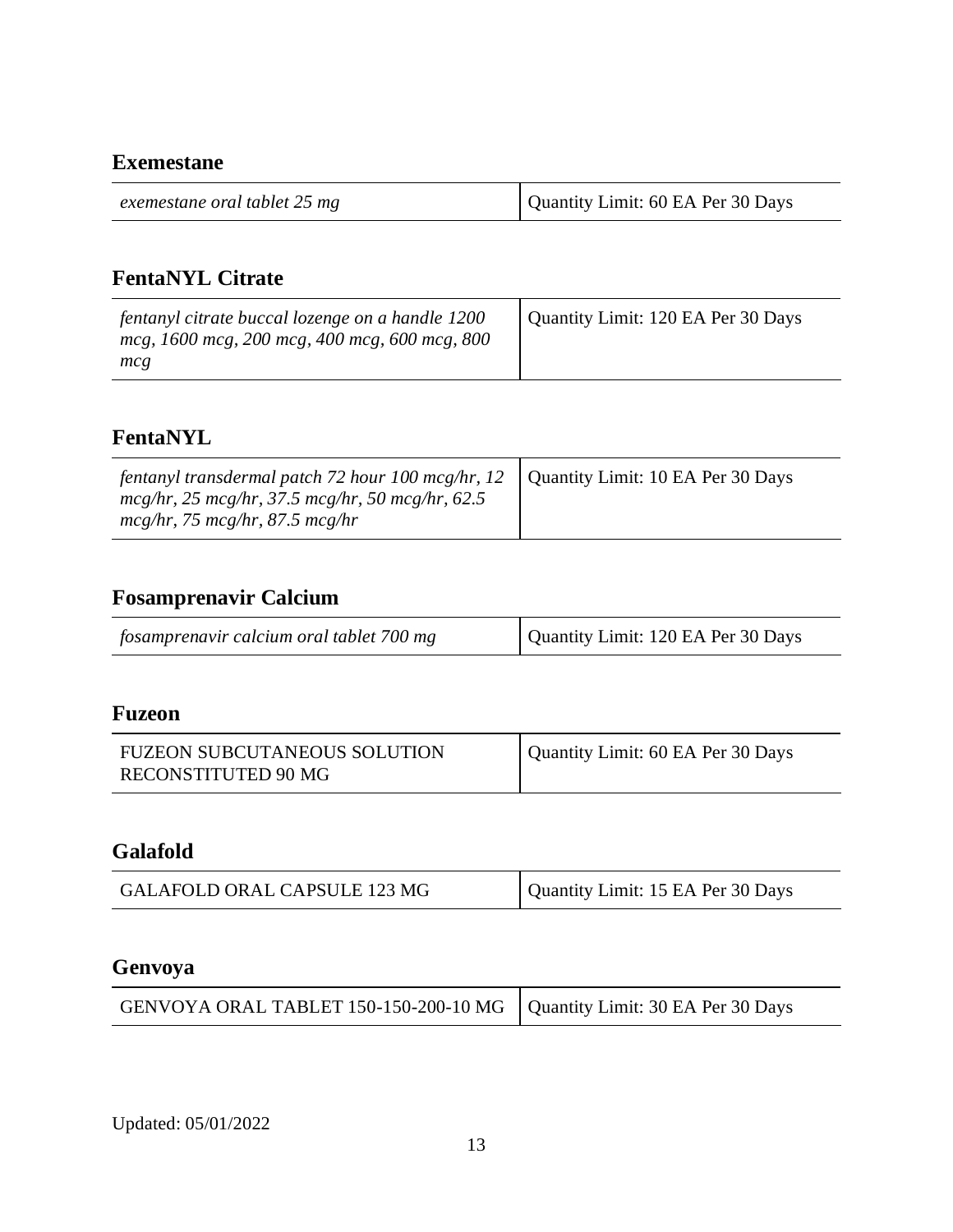**Granisetron HCl**

| granisetron hcl oral tablet 1 mg | Quantity Limit: 60 EA Per 30 Days |
|----------------------------------|-----------------------------------|
|                                  |                                   |

### **Hetlioz**

| HETLIOZ ORAL CAPSULE 20 MG | Quantity Limit: 30 EA Per 30 Days |
|----------------------------|-----------------------------------|
|----------------------------|-----------------------------------|

## **HYDROcodone-Acetaminophen**

| hydrocodone-acetaminophen oral solution 7.5-325<br>mg/15ml             | Quantity Limit: 5500 ML Per 30 Days |
|------------------------------------------------------------------------|-------------------------------------|
| hydrocodone-acetaminophen oral tablet $10-325$ mg,  <br>$7.5 - 325 mg$ | Quantity Limit: 180 EA Per 30 Days  |
| hydrocodone-acetaminophen oral tablet 5-325 mg                         | Quantity Limit: 240 EA Per 30 Days  |

# **HYDROcodone-Ibuprofen**

| hydrocodone-ibuprofen oral tablet 10-200 mg, 5-<br>$200 \text{ mg}, 7.5 \text{-} 200 \text{ mg}$ | Quantity Limit: 150 EA Per 30 Days |
|--------------------------------------------------------------------------------------------------|------------------------------------|

## **HYDROmorphone HCl**

| hydromorphone hcl oral liquid 1 mg/ml          | Quantity Limit: 1920 ML Per 30 Days |
|------------------------------------------------|-------------------------------------|
| hydromorphone hcl oral tablet 2 mg, 4 mg, 8 mg | Quantity Limit: 180 EA Per 30 Days  |

# **Iclusig**

| ICLUSIG ORAL TABLET 10 MG, 30 MG, 45 MG   Quantity Limit: 30 EA Per 30 Days |                                   |
|-----------------------------------------------------------------------------|-----------------------------------|
| ICLUSIG ORAL TABLET 15 MG                                                   | Quantity Limit: 60 EA Per 30 Days |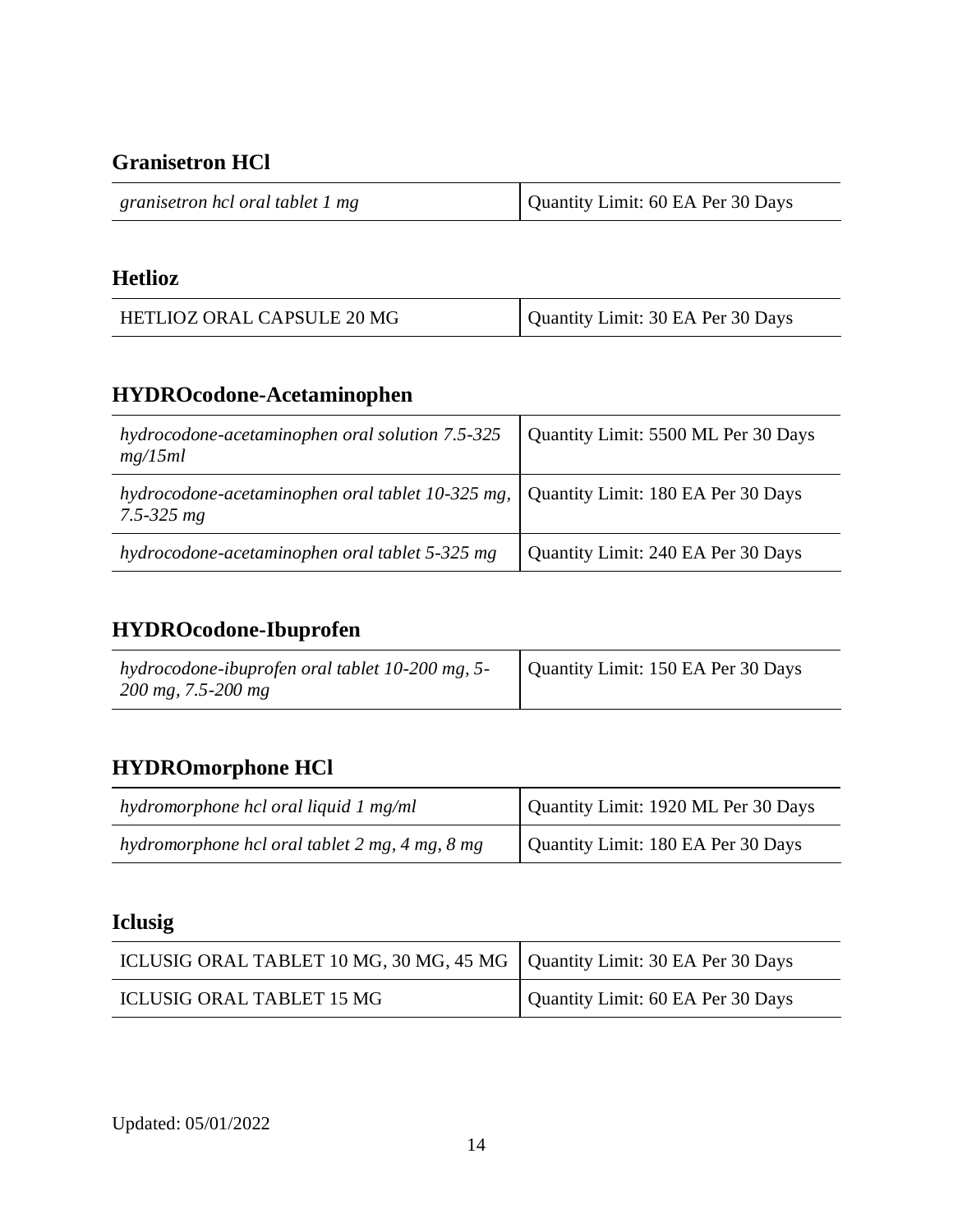## **IDHIFA**

| IDHIFA ORAL TABLET 100 MG | Quantity Limit: 30 EA Per 30 Days |
|---------------------------|-----------------------------------|
| IDHIFA ORAL TABLET 50 MG  | Quantity Limit: 60 EA Per 30 Days |

# **Imatinib Mesylate**

| imatinib mesylate oral tablet 100 mg | Quantity Limit: 180 EA Per 30 Days |
|--------------------------------------|------------------------------------|
| imatinib mesylate oral tablet 400 mg | Quantity Limit: 60 EA Per 30 Days  |

## **Inbrija**

| <b>INBRIJA INHALATION CAPSULE 42 MG</b> | Quantity Limit: 300 EA Per 30 Days |
|-----------------------------------------|------------------------------------|
|-----------------------------------------|------------------------------------|

# **Inlyta**

| INLYTA ORAL TABLET 1 MG | Quantity Limit: 180 EA Per 30 Days |
|-------------------------|------------------------------------|
| INLYTA ORAL TABLET 5 MG | Quantity Limit: 60 EA Per 30 Days  |

## **Intelence**

| INTELENCE ORAL TABLET 25 MG | Quantity Limit: 120 EA Per 30 Days |
|-----------------------------|------------------------------------|
|-----------------------------|------------------------------------|

### **Invirase**

|  | INVIRASE ORAL TABLET 500 MG | Quantity Limit: 120 EA Per 30 Days |
|--|-----------------------------|------------------------------------|
|--|-----------------------------|------------------------------------|

## **Isentress HD**

| ISENTRESS HD ORAL TABLET 600 MG | Quantity Limit: 60 EA Per 30 Days |
|---------------------------------|-----------------------------------|
|---------------------------------|-----------------------------------|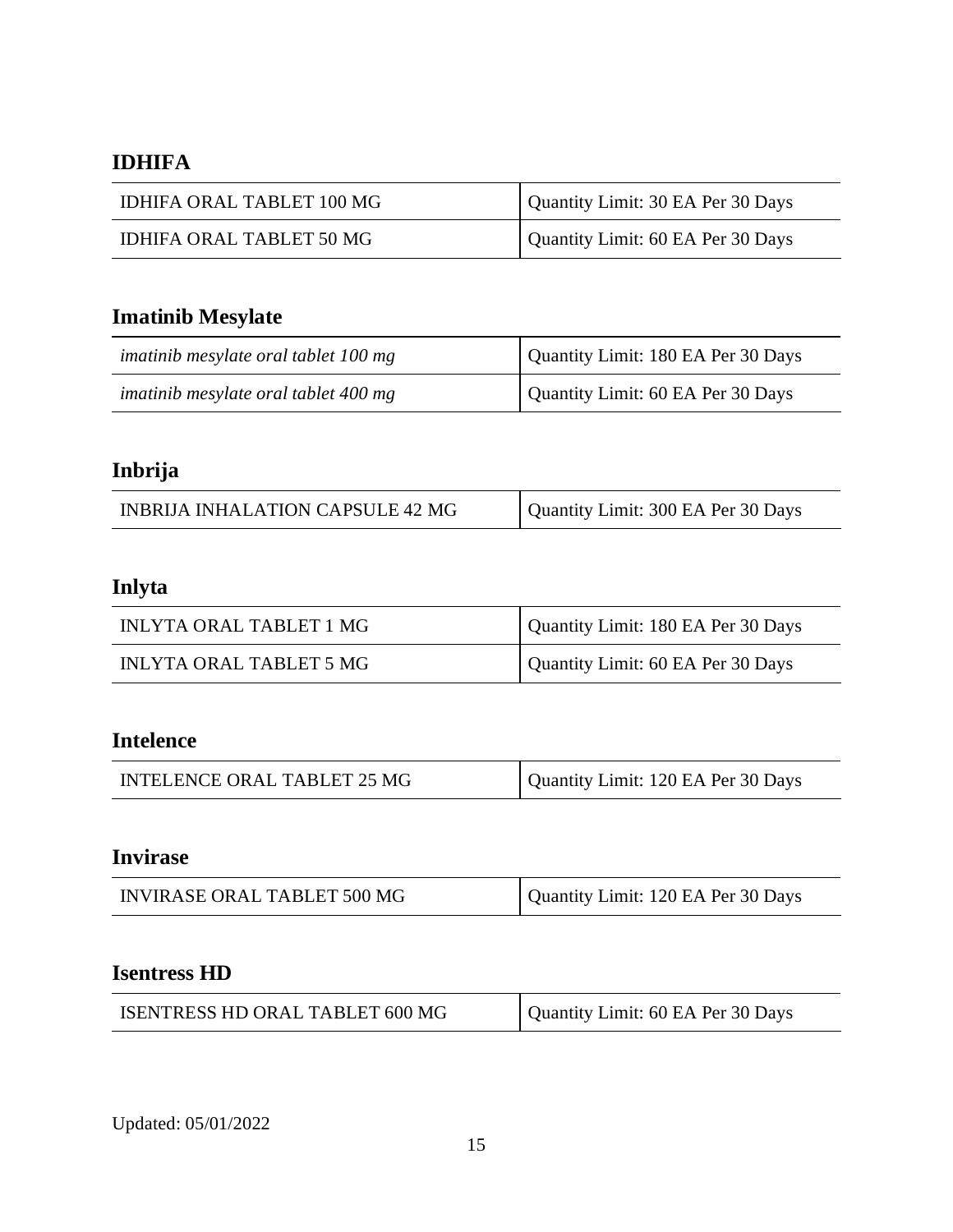### **Isentress**

| <b>ISENTRESS ORAL PACKET 100 MG</b>             | Quantity Limit: 60 EA Per 30 Days  |
|-------------------------------------------------|------------------------------------|
| <b>ISENTRESS ORAL TABLET 400 MG</b>             | Quantity Limit: 120 EA Per 30 Days |
| ISENTRESS ORAL TABLET CHEWABLE 100<br>MG, 25 MG | Quantity Limit: 180 EA Per 30 Days |

## **Jakafi**

| JAKAFI ORAL TABLET 10 MG, 15 MG, 20 MG,   Quantity Limit: 60 EA Per 30 Days<br>25 MG, 5 MG |  |
|--------------------------------------------------------------------------------------------|--|
|--------------------------------------------------------------------------------------------|--|

## **Juluca**

| JULUCA ORAL TABLET 50-25 MG | Quantity Limit: 30 EA Per 30 Days |
|-----------------------------|-----------------------------------|
|-----------------------------|-----------------------------------|

# **Korlym**

| KORLYM ORAL TABLET 300 MG | Quantity Limit: 120 EA Per 30 Days |
|---------------------------|------------------------------------|
|---------------------------|------------------------------------|

# **Kynmobi**

| KYNMOBI SUBLINGUAL FILM 10 MG, 15 MG,   Quantity Limit: 150 EA Per 30 Days<br>20 MG, 25 MG, 30 MG |  |
|---------------------------------------------------------------------------------------------------|--|
|---------------------------------------------------------------------------------------------------|--|

### **LamiVUDine**

| lamivudine oral solution $10 \text{ mg/ml}$ | Quantity Limit: 960 ML Per 30 Days |
|---------------------------------------------|------------------------------------|
| lamivudine oral tablet 100 mg               | Quantity Limit: 90 EA Per 30 Days  |
| lamivudine oral tablet 150 mg               | Quantity Limit: 60 EA Per 30 Days  |
| lamivudine oral tablet 300 mg               | Quantity Limit: 30 EA Per 30 Days  |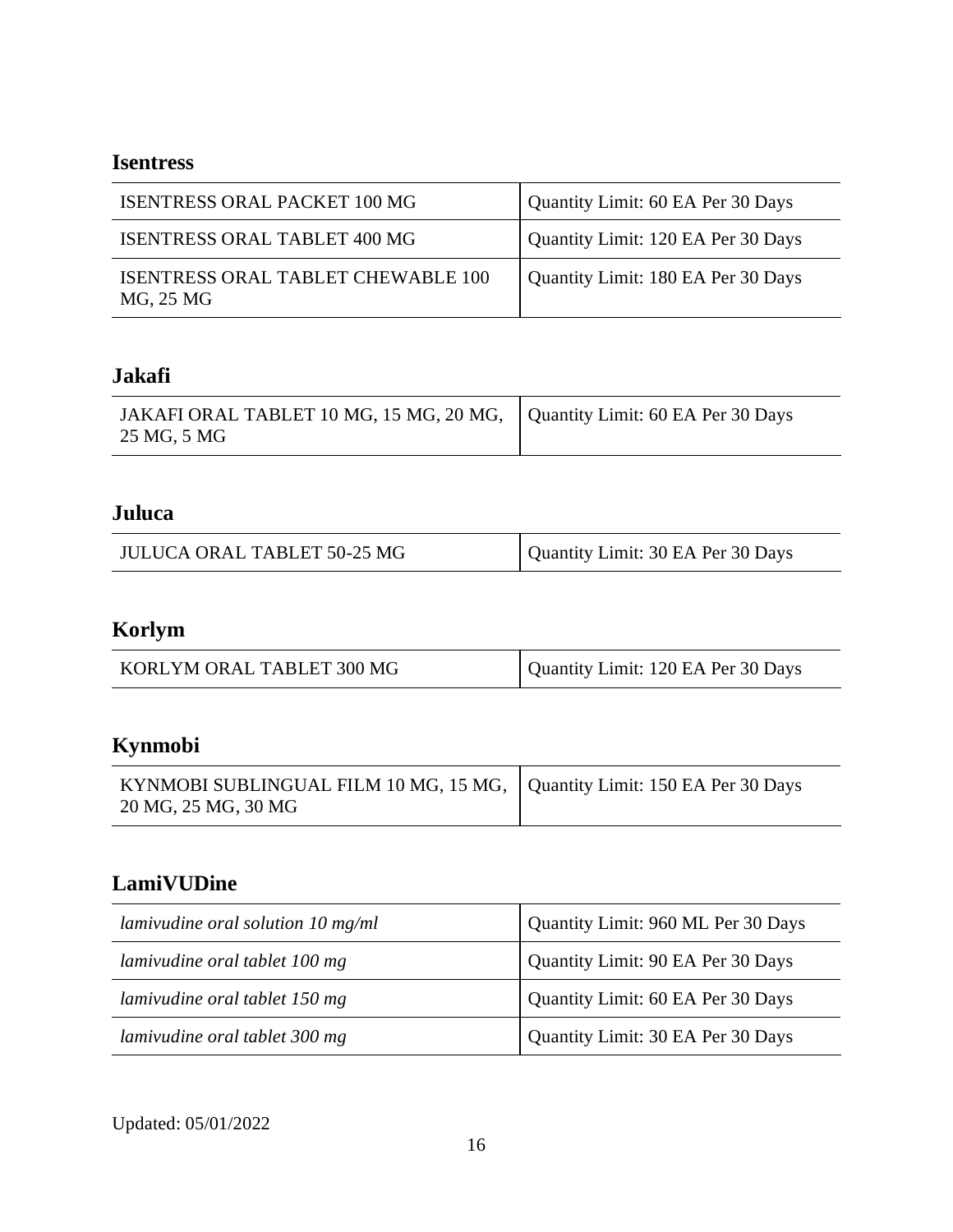### **lamiVUDine-Zidovudine**

# **Lapatinib Ditosylate**

| lapatinib ditosylate oral tablet 250 mg | Quantity Limit: 150 EA Per 30 Days |
|-----------------------------------------|------------------------------------|
|-----------------------------------------|------------------------------------|

## **Lexiva**

| LEXIVA ORAL SUSPENSION 50 MG/ML | Quantity Limit: 1575 ML Per 28 Days |
|---------------------------------|-------------------------------------|

### **Lidocaine**

| lidocaine external patch 5 $\%$ | Quantity Limit: 90 EA Per 30 Days |
|---------------------------------|-----------------------------------|
|---------------------------------|-----------------------------------|

### **Lidocaine HCl**

| lidocaine hcl external solution 4 $\%$ | Quantity Limit: 50 ML Per 30 Days |
|----------------------------------------|-----------------------------------|

### **Lidocaine-Prilocaine**

| lidocaine-prilocaine external cream $2.5$ - $2.5\%$ | Quantity Limit: 30 GM Per 30 Days |
|-----------------------------------------------------|-----------------------------------|
|                                                     |                                   |

# **Lopinavir-Ritonavir**

| lopinavir-ritonavir oral solution 400-100 mg/5ml | Quantity Limit: 400 ML Per 30 Days |
|--------------------------------------------------|------------------------------------|
| lopinavir-ritonavir oral tablet 100-25 mg        | Quantity Limit: 300 EA Per 30 Days |
| lopinavir-ritonavir oral tablet 200-50 mg        | Quantity Limit: 120 EA Per 30 Days |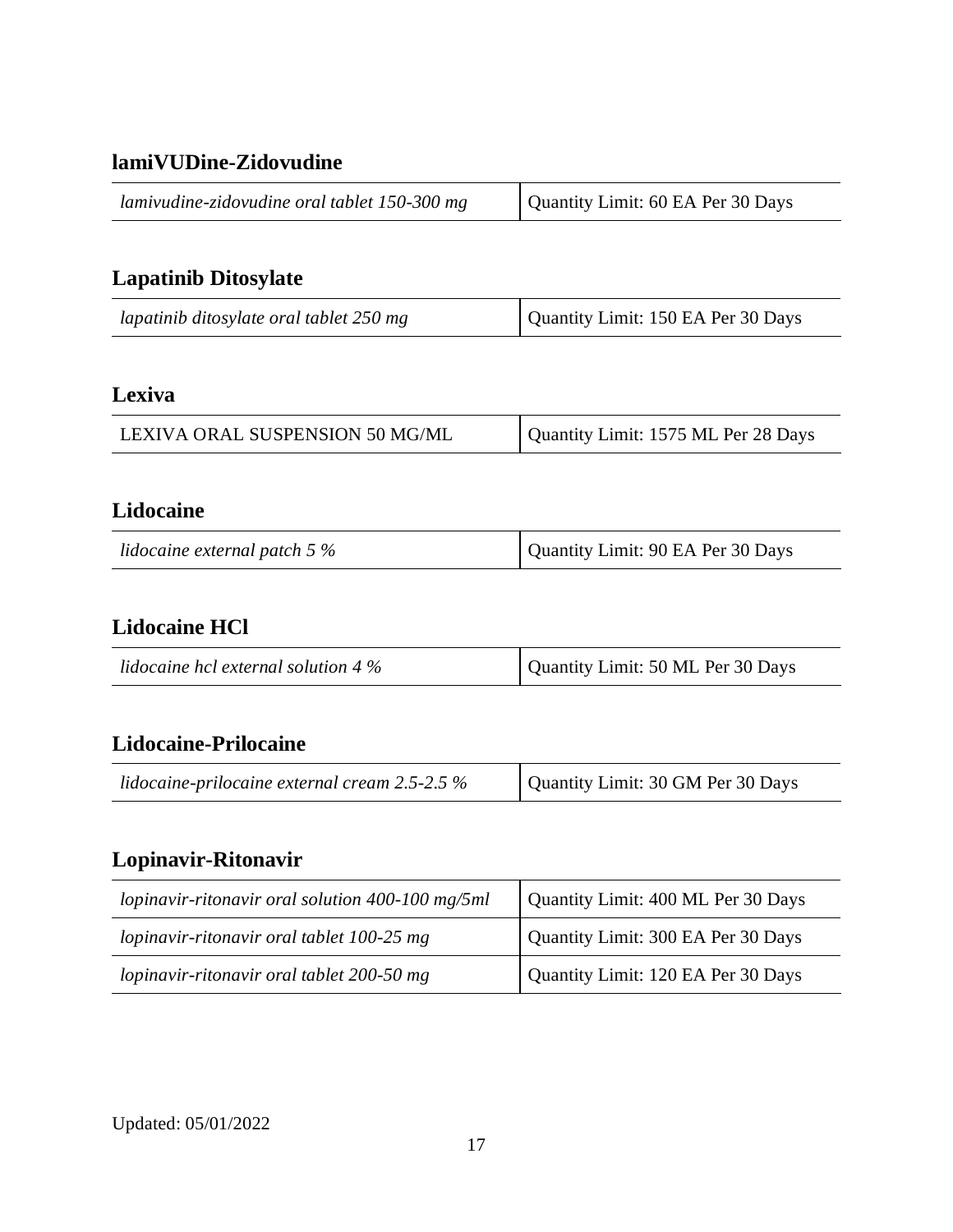# **LORazepam Intensol**

| LORAZEPAM INTENSOL ORAL | Quantity Limit: 240 ML Per 30 Days |
|-------------------------|------------------------------------|
| CONCENTRATE 2 MG/ML     |                                    |

## **LORazepam**

| lorazepam oral tablet $0.5$ mg, 1 mg, 2 mg | Quantity Limit: 150 EA Per 30 Days |
|--------------------------------------------|------------------------------------|

# **Lorbrena**

| LORBRENA ORAL TABLET 100 MG | Quantity Limit: 30 EA Per 30 Days |
|-----------------------------|-----------------------------------|
| LORBRENA ORAL TABLET 25 MG  | Quantity Limit: 90 EA Per 30 Days |

## **Lumakras**

| LUMAKRAS ORAL TABLET 120 MG | Quantity Limit: 240 EA Per 30 Days |
|-----------------------------|------------------------------------|
|-----------------------------|------------------------------------|

# **Lupkynis**

| LUPKYNIS ORAL CAPSULE 7.9 MG | Quantity Limit: 180 EA Per 30 Days |
|------------------------------|------------------------------------|
|------------------------------|------------------------------------|

## **Maraviroc**

| maraviroc oral tablet 150 mg | Quantity Limit: 240 EA Per 30 Days |
|------------------------------|------------------------------------|
| maraviroc oral tablet 300 mg | Quantity Limit: 120 EA Per 30 Days |

## **Mektovi**

| MEKTOVI ORAL TABLET 15 MG | Quantity Limit: 180 EA Per 30 Days |
|---------------------------|------------------------------------|
|---------------------------|------------------------------------|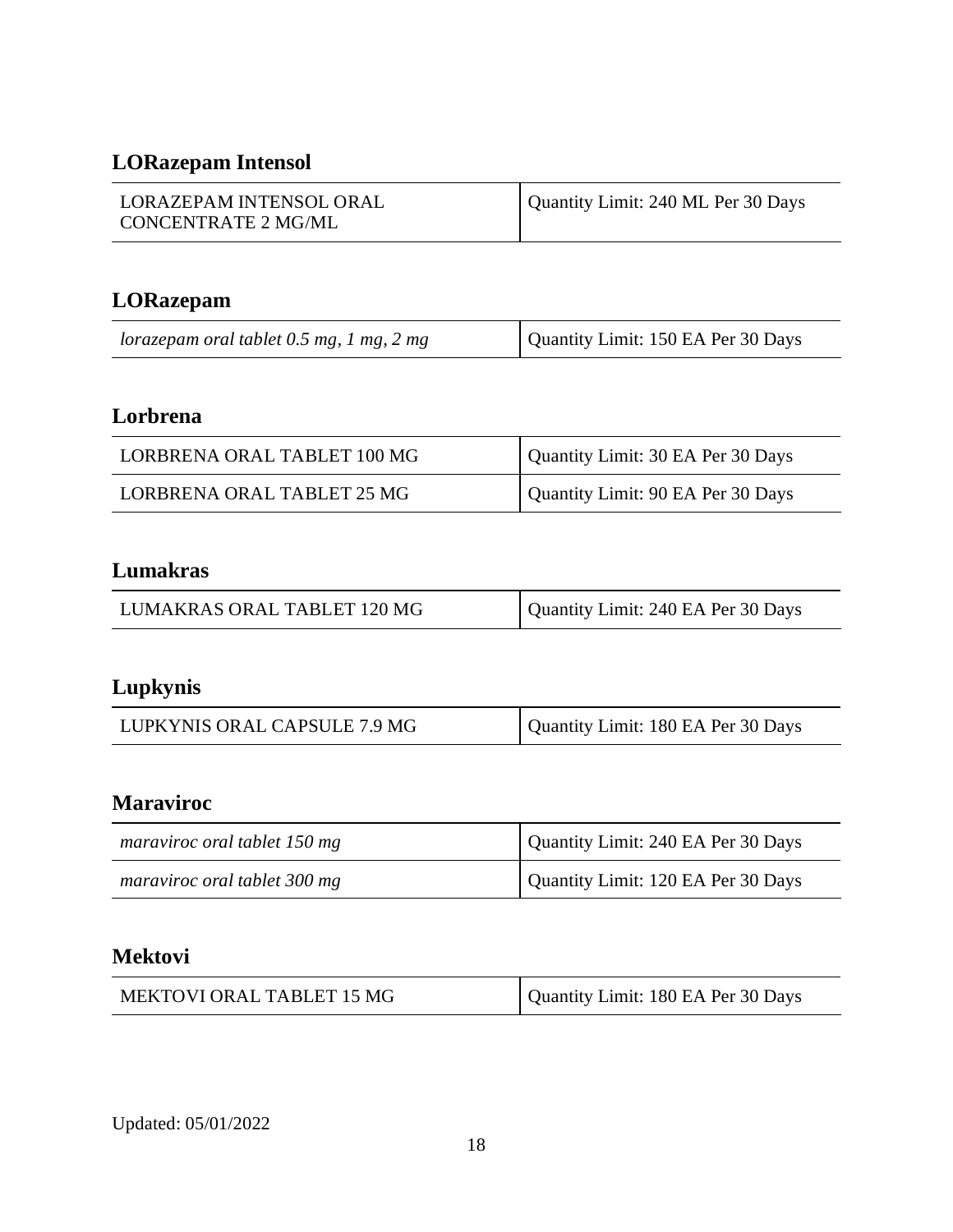### **Methadone HCl**

| methadone hcl oral solution 10 mg/5ml, 5 mg/5ml | Quantity Limit: 450 ML Per 30 Days |
|-------------------------------------------------|------------------------------------|
| methadone hcl oral tablet 10 mg, 5 mg           | Quantity Limit: 90 EA Per 30 Days  |

# **Migergot**

| MIGERGOT RECTAL SUPPOSITORY 2-100 MG   Quantity Limit: 20 EA Per 28 Days |  |
|--------------------------------------------------------------------------|--|
|--------------------------------------------------------------------------|--|

### **Modafinil**

| modafinil oral tablet 100 mg, 200 mg | Quantity Limit: 30 EA Per 30 Days |
|--------------------------------------|-----------------------------------|
|--------------------------------------|-----------------------------------|

# **Morphine Sulfate (Concentrate)**

| morphine sulfate (concentrate) oral solution 100 | Quantity Limit: 600 ML Per 30 Days |
|--------------------------------------------------|------------------------------------|
| mg/5ml                                           |                                    |

# **Morphine Sulfate ER Beads**

| morphine sulfate er beads oral capsule extended<br>release 24 hour 120 mg, 30 mg, 45 mg, 60 mg, 75<br>mg, 90 mg | Quantity Limit: 60 EA Per 30 Days |
|-----------------------------------------------------------------------------------------------------------------|-----------------------------------|
|-----------------------------------------------------------------------------------------------------------------|-----------------------------------|

# **Morphine Sulfate ER**

| morphine sulfate er oral capsule extended release<br>24 hour 10 mg, 100 mg, 20 mg, 30 mg, 50 mg, 60<br>mg, 80 mg                 | Quantity Limit: 60 EA Per 30 Days |
|----------------------------------------------------------------------------------------------------------------------------------|-----------------------------------|
| morphine sulfate er oral tablet extended release $100 \mid$ Quantity Limit: 90 EA Per 30 Days<br>mg, 15 mg, 200 mg, 30 mg, 60 mg |                                   |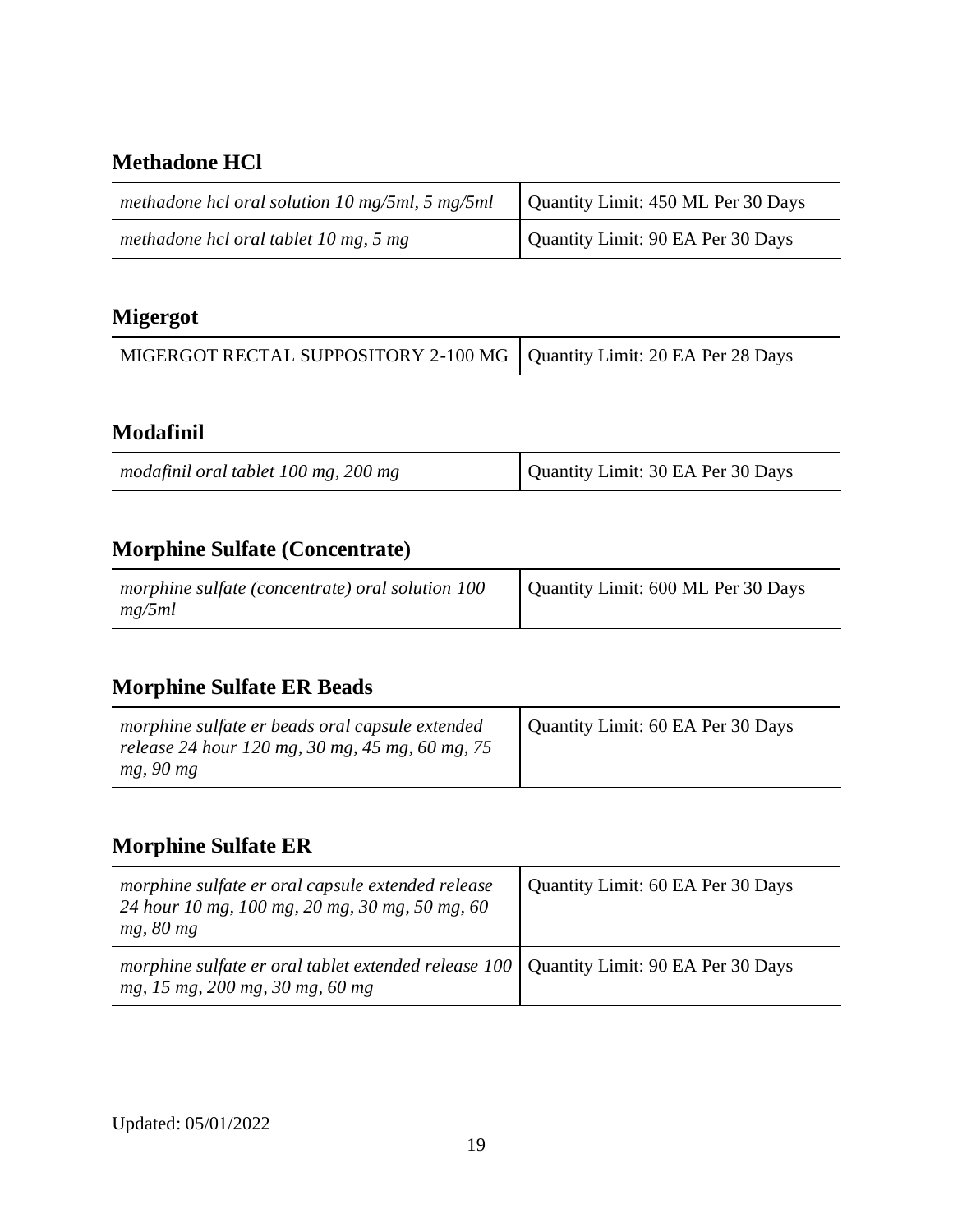## **Morphine Sulfate**

| morphine sulfate oral solution 10 mg/5ml, 20<br>mg/5ml | Quantity Limit: 1500 ML Per 30 Days |
|--------------------------------------------------------|-------------------------------------|
| morphine sulfate oral tablet 15 mg, 30 mg              | Quantity Limit: 180 EA Per 30 Days  |

# **Nerlynx**

| NERLYNX ORAL TABLET 40 MG | Quantity Limit: 180 EA Per 30 Days |
|---------------------------|------------------------------------|
|---------------------------|------------------------------------|

# **Nevirapine ER**

| nevirapine er oral tablet extended release 24 hour<br>$100$ mg | Quantity Limit: 90 EA Per 30 Days |
|----------------------------------------------------------------|-----------------------------------|
| nevirapine er oral tablet extended release 24 hour<br>$400$ mg | Quantity Limit: 30 EA Per 30 Days |

# **Nevirapine**

| nevirapine oral suspension 50 mg/5ml | Quantity Limit: 1200 ML Per 30 Days |
|--------------------------------------|-------------------------------------|
| nevirapine oral tablet 200 mg        | Quantity Limit: 60 EA Per 30 Days   |

### **NexAVAR**

| NEXAVAR ORAL TABLET 200 MG | Quantity Limit: 120 EA Per 30 Days |
|----------------------------|------------------------------------|
|                            |                                    |

### **Nilutamide**

| nilutamide oral tablet 150 mg | Quantity Limit: 60 EA Per 30 Days |
|-------------------------------|-----------------------------------|
|-------------------------------|-----------------------------------|

## **Nitazoxanide**

| nitazoxanide oral tablet 500 mg | Quantity Limit: 6 EA Per 30 Days |
|---------------------------------|----------------------------------|
|                                 |                                  |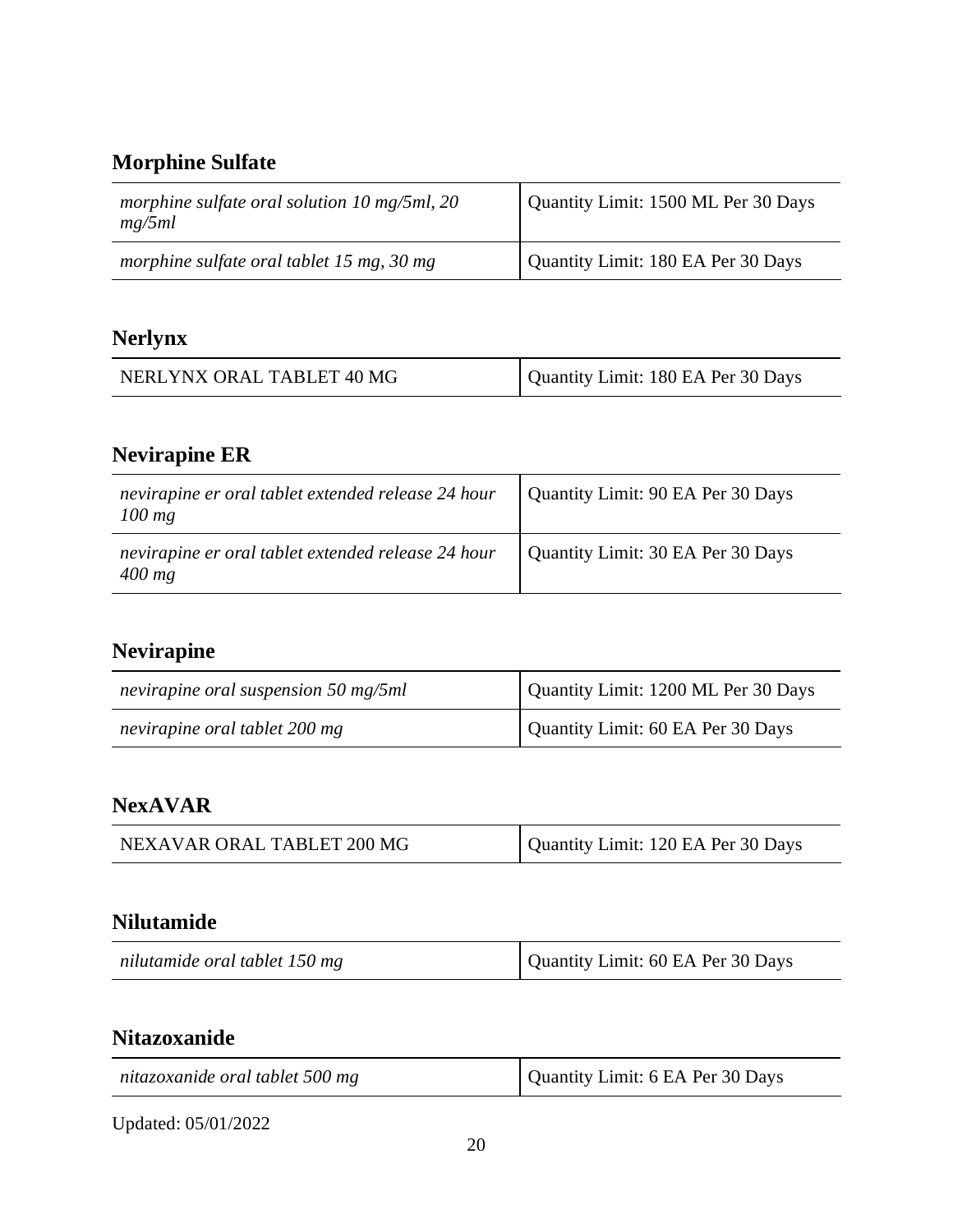### **Norvir**

| NORVIR ORAL PACKET 100 MG            | Quantity Limit: 360 EA Per 30 Days |
|--------------------------------------|------------------------------------|
| <b>NORVIR ORAL SOLUTION 80 MG/ML</b> | Quantity Limit: 480 ML Per 30 Days |

# **Nubeqa**

| NUBEQA ORAL TABLET 300 MG | Quantity Limit: 120 EA Per 30 Days |
|---------------------------|------------------------------------|
|---------------------------|------------------------------------|

# **Odefsey**

| ODEFSEY ORAL TABLET 200-25-25 MG | Quantity Limit: 30 EA Per 30 Days |
|----------------------------------|-----------------------------------|
|----------------------------------|-----------------------------------|

# **OLANZapine-FLUoxetine HCl**

| olanzapine-fluoxetine hcl oral capsule 12-25 mg,<br>12-50 mg, 3-25 mg, 6-25 mg, 6-50 mg | Quantity Limit: 30 EA Per 30 Days |
|-----------------------------------------------------------------------------------------|-----------------------------------|
|-----------------------------------------------------------------------------------------|-----------------------------------|

# **Opsumit**

| OPSUMIT ORAL TABLET 10 MG | Quantity Limit: 30 EA Per 30 Days |
|---------------------------|-----------------------------------|
|---------------------------|-----------------------------------|

#### **Oxazepam**

| oxazepam oral capsule 10 mg, 15 mg, 30 mg | Quantity Limit: 120 EA Per 30 Days |
|-------------------------------------------|------------------------------------|
|-------------------------------------------|------------------------------------|

# **oxyCODONE HCl ER**

| oxycodone hcl er oral tablet er 12 hour abuse- | Quantity Limit: 60 EA Per 30 Days |
|------------------------------------------------|-----------------------------------|
| deterrent 10 mg, 20 mg, 40 mg, 80 mg           |                                   |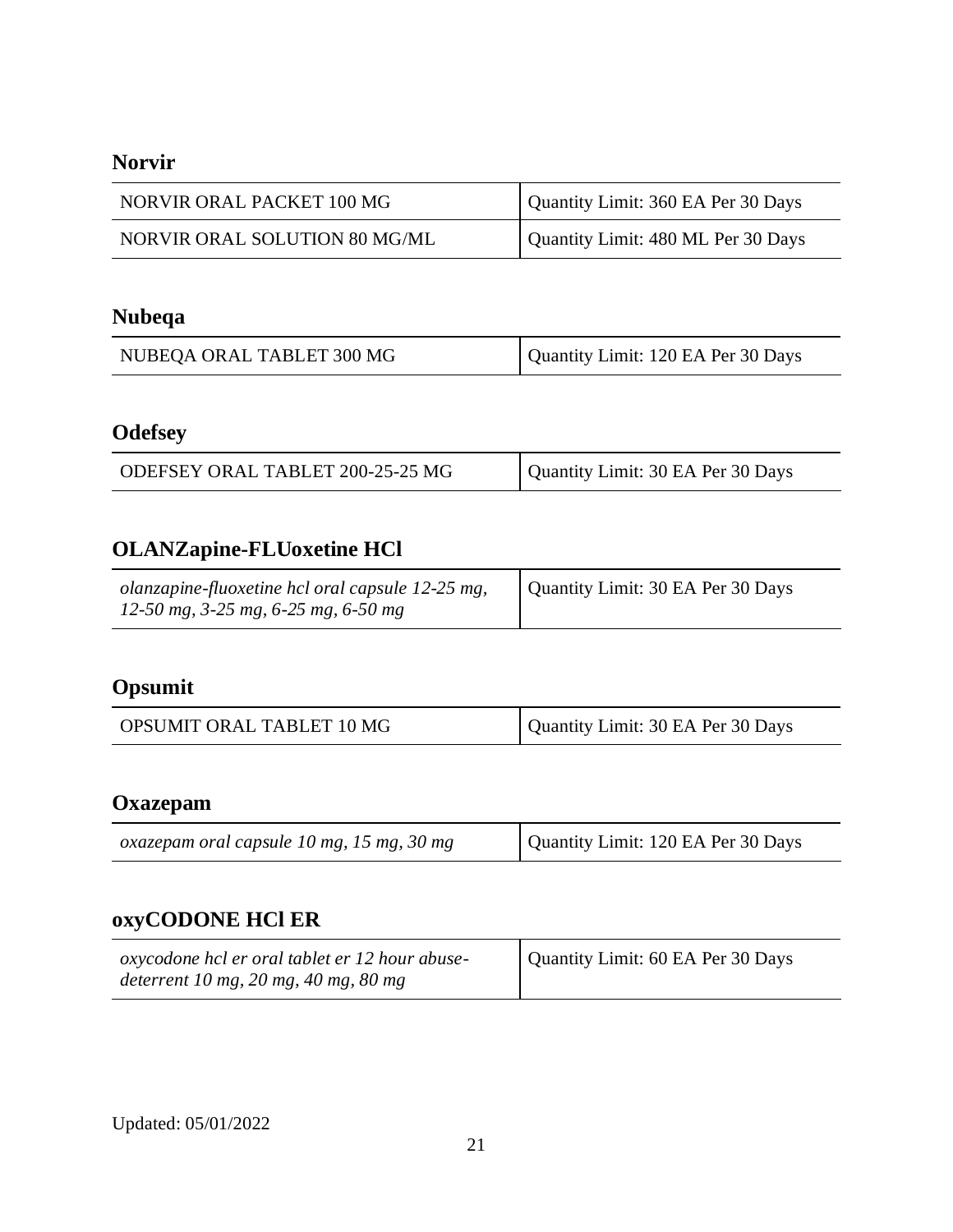# **OxyCODONE HCl**

| oxycodone hcl oral concentrate 100 mg/5ml | Quantity Limit: 180 ML Per 30 Days  |
|-------------------------------------------|-------------------------------------|
| oxycodone hcl oral solution 5 mg/5ml      | Quantity Limit: 1080 ML Per 30 Days |

## **oxyCODONE HCl**

| oxycodone hcl oral tablet 10 mg, 15 mg, 20 mg, 30 $\vert$ Quantity Limit: 180 EA Per 30 Days |  |
|----------------------------------------------------------------------------------------------|--|
| mg, 5 mg                                                                                     |  |

# **oxyCODONE-Acetaminophen**

| oxycodone-acetaminophen oral tablet 10-325 mg  | Quantity Limit: 180 EA Per 30 Days |
|------------------------------------------------|------------------------------------|
| oxycodone-acetaminophen oral tablet 7.5-325 mg | Quantity Limit: 240 EA Per 30 Days |

# **Oxycodone-Acetaminophen**

| oxycodone-acetaminophen oral tablet 2.5-325 mg, | Quantity Limit: 360 EA Per 30 Days |
|-------------------------------------------------|------------------------------------|
| 5-325 $mg$                                      |                                    |

# **Oxymorphone HCl**

| oxymorphone hcl oral tablet 10 mg, 5 mg | Quantity Limit: 120 EA Per 30 Days |
|-----------------------------------------|------------------------------------|
|-----------------------------------------|------------------------------------|

## **Paliperidone ER**

| paliperidone er oral tablet extended release 24 hour   Quantity Limit: 30 EA Per 30 Days<br>$1.5 \, mg, \, 3 \, mg, \, 9 \, mg$ |  |
|---------------------------------------------------------------------------------------------------------------------------------|--|
| paliperidone er oral tablet extended release 24 hour   Quantity Limit: 60 EA Per 30 Days<br>6 <sub>mg</sub>                     |  |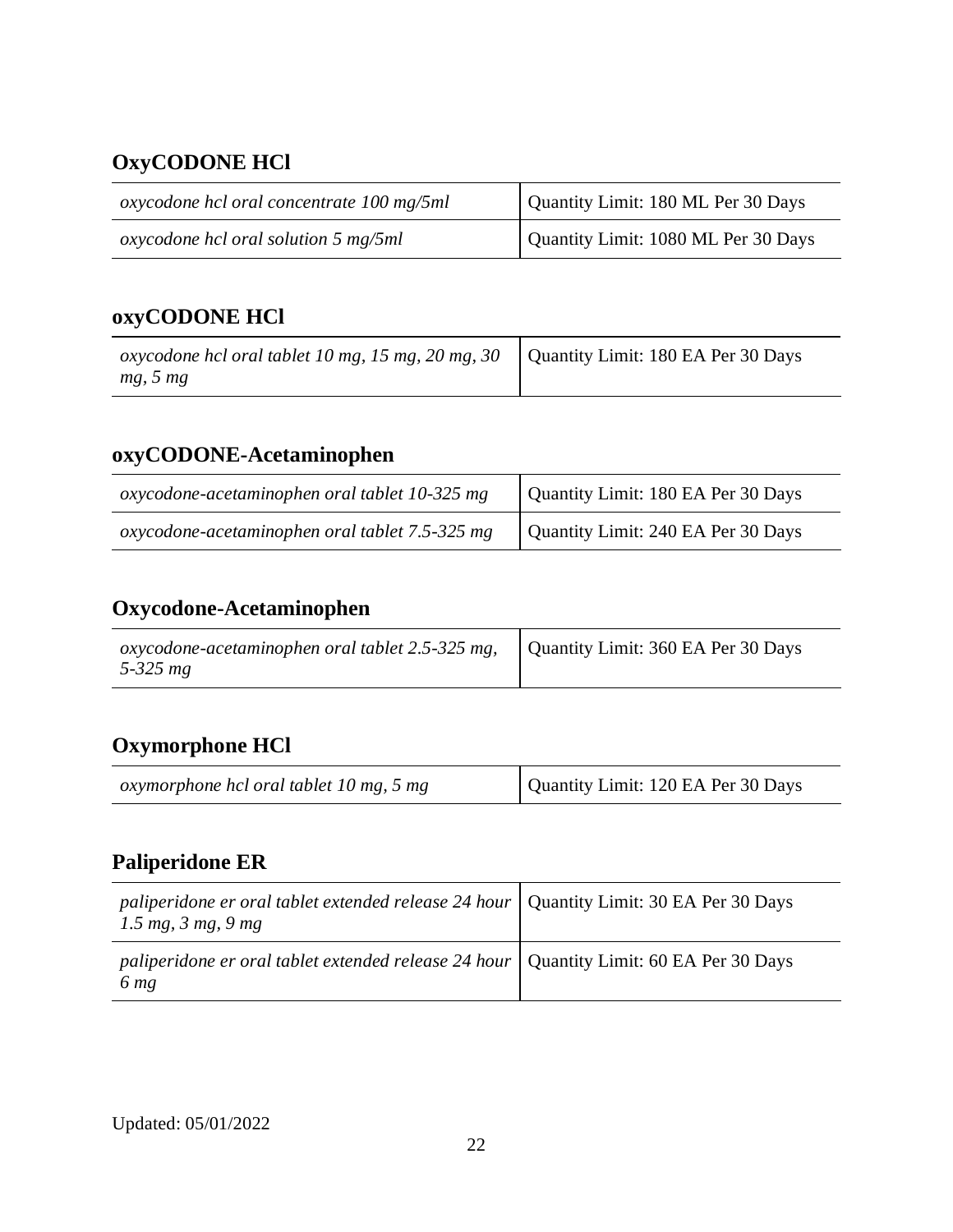#### **Pifeltro**

| PIFELTRO ORAL TABLET 100 MG | Quantity Limit: 30 EA Per 30 Days |
|-----------------------------|-----------------------------------|
|-----------------------------|-----------------------------------|

# **Prevymis**

| PREVYMIS ORAL TABLET 240 MG, 480 MG | Quantity Limit: 30 EA Per 30 Days |
|-------------------------------------|-----------------------------------|
|-------------------------------------|-----------------------------------|

### **Prezcobix**

## **Prezista**

| PREZISTA ORAL SUSPENSION 100 MG/ML | Quantity Limit: 360 ML Per 30 Days |
|------------------------------------|------------------------------------|
| PREZISTA ORAL TABLET 150 MG        | Quantity Limit: 240 EA Per 30 Days |
| PREZISTA ORAL TABLET 600 MG        | Quantity Limit: 60 EA Per 30 Days  |
| PREZISTA ORAL TABLET 75 MG         | Quantity Limit: 480 EA Per 30 Days |
| PREZISTA ORAL TABLET 800 MG        | Quantity Limit: 30 EA Per 30 Days  |

### **Promacta**

| PROMACTA ORAL PACKET 12.5 MG                         | Quantity Limit: 360 EA Per 30 Days |
|------------------------------------------------------|------------------------------------|
| PROMACTA ORAL PACKET 25 MG                           | Quantity Limit: 180 EA Per 30 Days |
| PROMACTA ORAL TABLET 12.5 MG, 25 MG,<br>50 MG, 75 MG | Quantity Limit: 30 EA Per 30 Days  |

# **Qinlock**

| QINLOCK ORAL TABLET 50 MG | Quantity Limit: 90 EA Per 30 Days |
|---------------------------|-----------------------------------|
|---------------------------|-----------------------------------|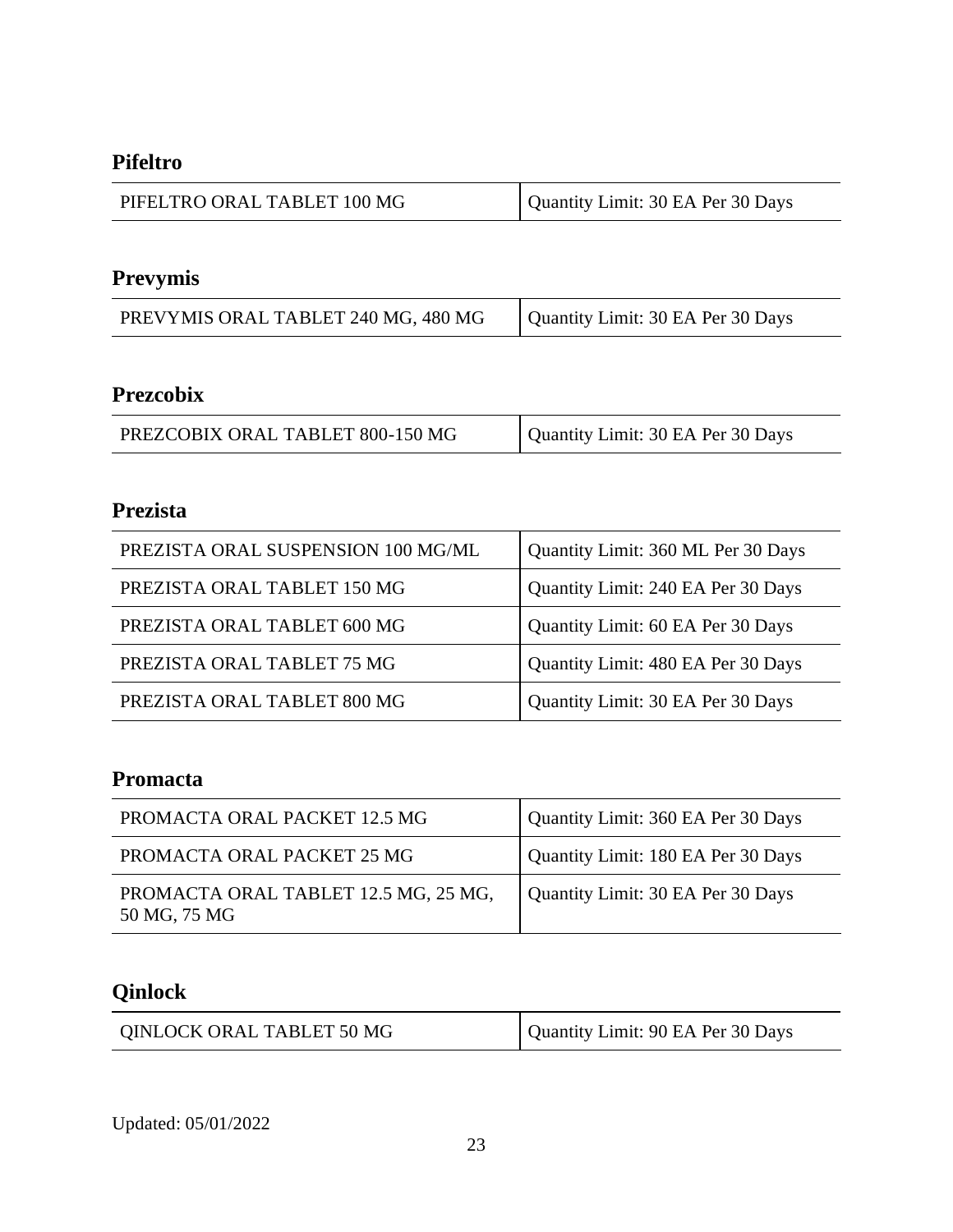### **Restasis MultiDose**

| RESTASIS MULTIDOSE OPHTHALMIC<br><b>EMULSION 0.05 %</b> | Quantity Limit: 60 ML Per 30 Days |
|---------------------------------------------------------|-----------------------------------|

#### **Restasis**

| <b>RESTASIS OPHTHALMIC EMULSION 0.05 %</b> | Quantity Limit: 60 EA Per 30 Days |
|--------------------------------------------|-----------------------------------|

### **Retevmo**

| RETEVMO ORAL CAPSULE 40 MG | Quantity Limit: 60 EA Per 30 Days  |
|----------------------------|------------------------------------|
| RETEVMO ORAL CAPSULE 80 MG | Quantity Limit: 120 EA Per 30 Days |

### **Reyataz**

| REYATAZ ORAL PACKET 50 MG | Quantity Limit: 180 EA Per 30 Days |
|---------------------------|------------------------------------|
|---------------------------|------------------------------------|

### **Ritonavir**

| ritonavir oral tablet 100 mg | Quantity Limit: 360 EA Per 30 Days |
|------------------------------|------------------------------------|
|------------------------------|------------------------------------|

# **Rivastigmine**

| rivastigmine transdermal patch 24 hour 13.3 | Quantity Limit: 30 EA Per 30 Days |
|---------------------------------------------|-----------------------------------|
| $mg/24hr$ , 4.6 mg/24hr, 9.5 mg/24hr        |                                   |

### **Rukobia**

| RUKOBIA ORAL TABLET EXTENDED | Quantity Limit: 60 EA Per 30 Days |
|------------------------------|-----------------------------------|
| RELEASE 12 HOUR 600 MG       |                                   |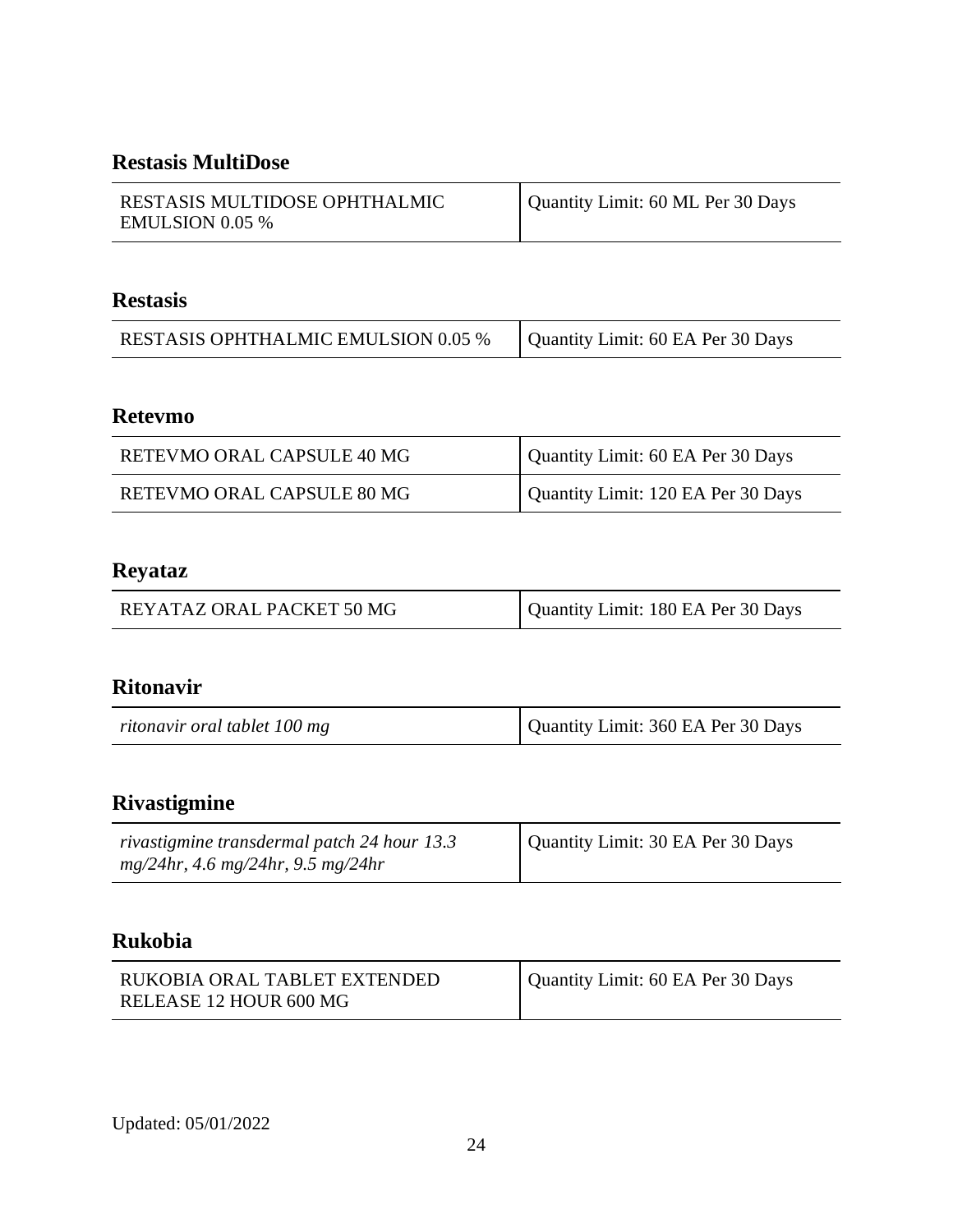# **Rydapt**

| RYDAPT ORAL CAPSULE 25 MG | Quantity Limit: 240 EA Per 30 Days |
|---------------------------|------------------------------------|
|---------------------------|------------------------------------|

# **Scemblix**

| <b>SCEMBLIX ORAL TABLET 20 MG</b> | Quantity Limit: 60 EA Per 30 Days  |
|-----------------------------------|------------------------------------|
| <b>SCEMBLIX ORAL TABLET 40 MG</b> | Quantity Limit: 300 EA Per 30 Days |

# **Selzentry**

| SELZENTRY ORAL SOLUTION 20 MG/ML    | Quantity Limit: 1800 ML Per 30 Days |
|-------------------------------------|-------------------------------------|
| SELZENTRY ORAL TABLET 150 MG        | Quantity Limit: 240 EA Per 30 Days  |
| SELZENTRY ORAL TABLET 25 MG, 300 MG | Quantity Limit: 120 EA Per 30 Days  |
| SELZENTRY ORAL TABLET 75 MG         | Quantity Limit: 60 EA Per 30 Days   |

## **Sildenafil Citrate**

| sildenafil citrate oral tablet 20 mg | Quantity Limit: 90 EA Per 30 Days |
|--------------------------------------|-----------------------------------|
|--------------------------------------|-----------------------------------|

# **Sprycel**

| SPRYCEL ORAL TABLET 100 MG, 50 MG, 70<br>MG, 80 MG | Quantity Limit: 60 EA Per 30 Days |
|----------------------------------------------------|-----------------------------------|
| SPRYCEL ORAL TABLET 140 MG                         | Quantity Limit: 30 EA Per 30 Days |
| SPRYCEL ORAL TABLET 20 MG                          | Quantity Limit: 90 EA Per 30 Days |

### **Stribild**

| STRIBILD ORAL TABLET 150-150-200-300 MG $\vert$ Quantity Limit: 30 EA Per 30 Days |  |
|-----------------------------------------------------------------------------------|--|
|-----------------------------------------------------------------------------------|--|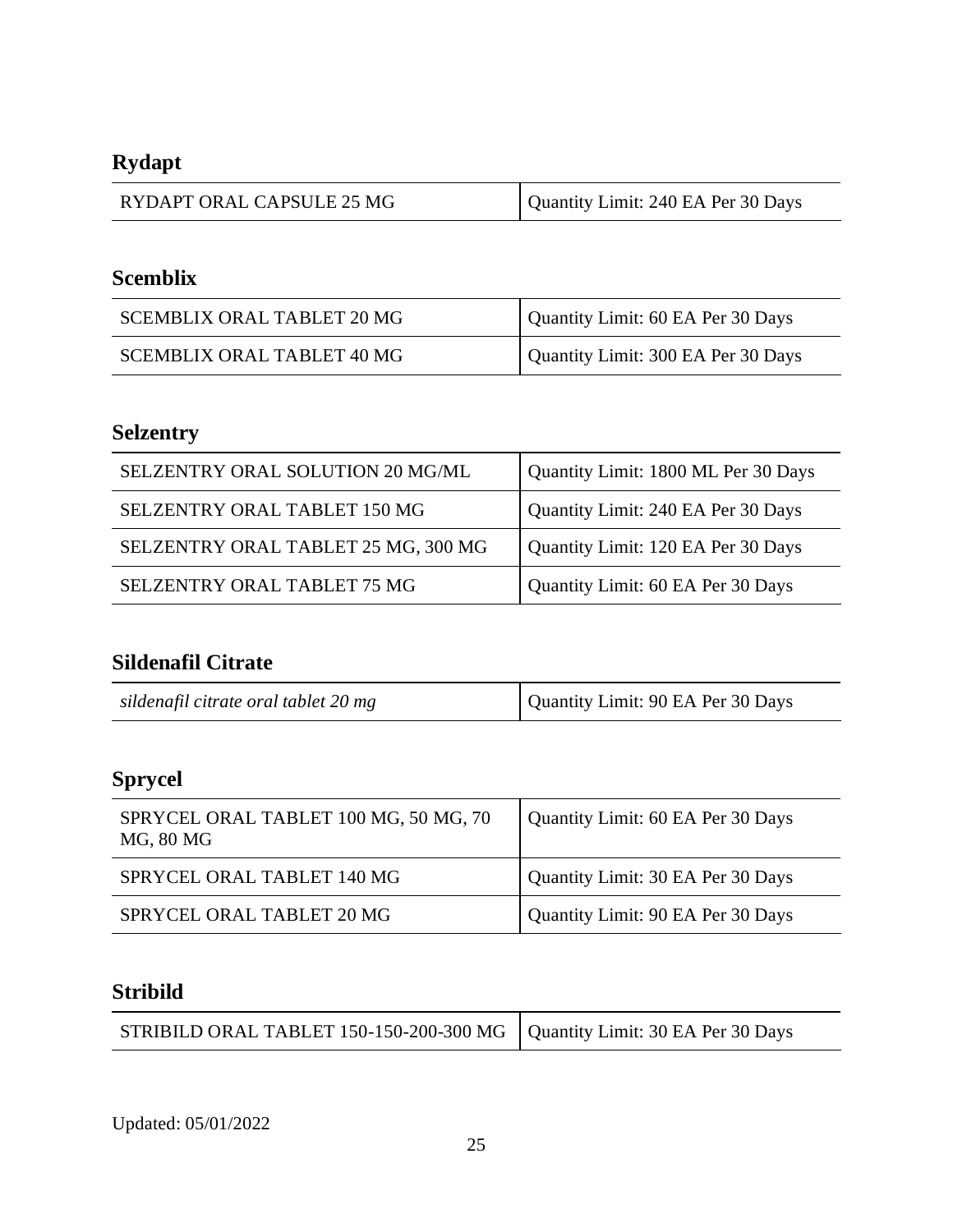## **SUMAtriptan**

| sumatriptan nasal solution 20 mg/act, 5 mg/act | Quantity Limit: 18 EA Per 30 Days |
|------------------------------------------------|-----------------------------------|
|------------------------------------------------|-----------------------------------|

# **SUMAtriptan Succinate**

| sumatriptan succinate oral tablet 100 mg, 25 mg, 50 $\vert$<br>mg                          | Quantity Limit: 12 EA Per 30 Days  |
|--------------------------------------------------------------------------------------------|------------------------------------|
| sumatriptan succinate subcutaneous solution 6<br>mg/0.5ml                                  | Quantity Limit: 8 ML Per 30 Days   |
| sumatriptan succinate subcutaneous solution auto-<br>injector $4 \text{ mg}/0.5 \text{ml}$ | Quantity Limit: 4.5 ML Per 30 Days |
| sumatriptan succinate subcutaneous solution auto-<br>injector 6 mg/0.5ml                   | Quantity Limit: 10 ML Per 30 Days  |

# **SUMAtriptan Succinate Refill**

| sumatriptan succinate refill subcutaneous solution<br>cartridge 4 mg/0.5ml, 6 mg/0.5ml | Quantity Limit: 10 ML Per 30 Days |
|----------------------------------------------------------------------------------------|-----------------------------------|

## **Sunosi**

| SUNOSI ORAL TABLET 150 MG, 75 MG | Quantity Limit: 30 EA Per 30 Days |
|----------------------------------|-----------------------------------|
|                                  |                                   |

## **Sympazan**

| SYMPAZAN ORAL FILM 10 MG, 20 MG, 5 MG   Quantity Limit: 60 EA Per 30 Days |  |
|---------------------------------------------------------------------------|--|
|---------------------------------------------------------------------------|--|

## **Symtuza**

| SYMTUZA ORAL TABLET 800-150-200-10 MG   Quantity Limit: 30 EA Per 30 Days |  |
|---------------------------------------------------------------------------|--|
|---------------------------------------------------------------------------|--|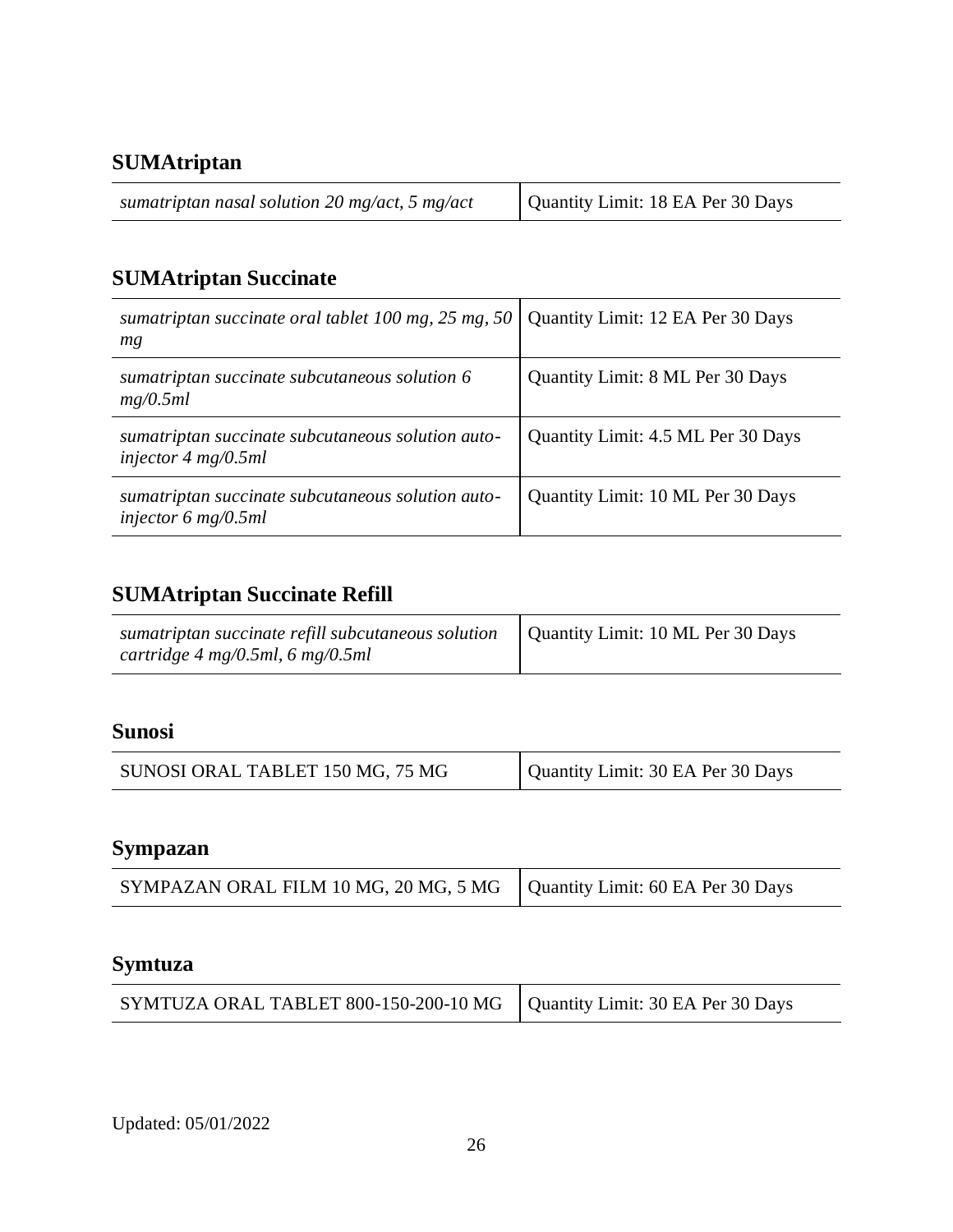# **Synribo**

| SYNRIBO SUBCUTANEOUS SOLUTION<br>RECONSTITUTED 3.5 MG | Quantity Limit: 30 EA Per 30 Days |
|-------------------------------------------------------|-----------------------------------|
|                                                       |                                   |

#### **Tabrecta**

| TABRECTA ORAL TABLET 150 MG, 200 MG | Quantity Limit: 120 EA Per 30 Days |
|-------------------------------------|------------------------------------|
|-------------------------------------|------------------------------------|

### **Talzenna**

| TALZENNA ORAL CAPSULE 0.25 MG         | Quantity Limit: 90 EA Per 30 Days |
|---------------------------------------|-----------------------------------|
| TALZENNA ORAL CAPSULE 0.5 MG, 0.75 MG | Quantity Limit: 30 EA Per 30 Days |
| TALZENNA ORAL CAPSULE 1 MG            | Quantity Limit: 30 EA Per 30 Days |

# **Tasigna**

| TASIGNA ORAL CAPSULE 150 MG, 200 MG,<br>50 MG | Quantity Limit: 120 EA Per 30 Days |
|-----------------------------------------------|------------------------------------|
|                                               |                                    |

### **Tazverik**

| TAZVERIK ORAL TABLET 200 MG | Quantity Limit: 240 EA Per 30 Days |
|-----------------------------|------------------------------------|
|-----------------------------|------------------------------------|

# **Tegsedi**

| <b>TEGSEDI SUBCUTANEOUS SOLUTION</b> | Quantity Limit: 6 ML Per 28 Days |
|--------------------------------------|----------------------------------|
| PREFILLED SYRINGE 284 MG/1.5ML       |                                  |

# **Temazepam**

| temazepam oral capsule 15 mg, $22.5$ mg, $30$ mg | Quantity Limit: 30 EA Per 30 Days  |
|--------------------------------------------------|------------------------------------|
| temazepam oral capsule 7.5 mg                    | Quantity Limit: 120 EA Per 30 Days |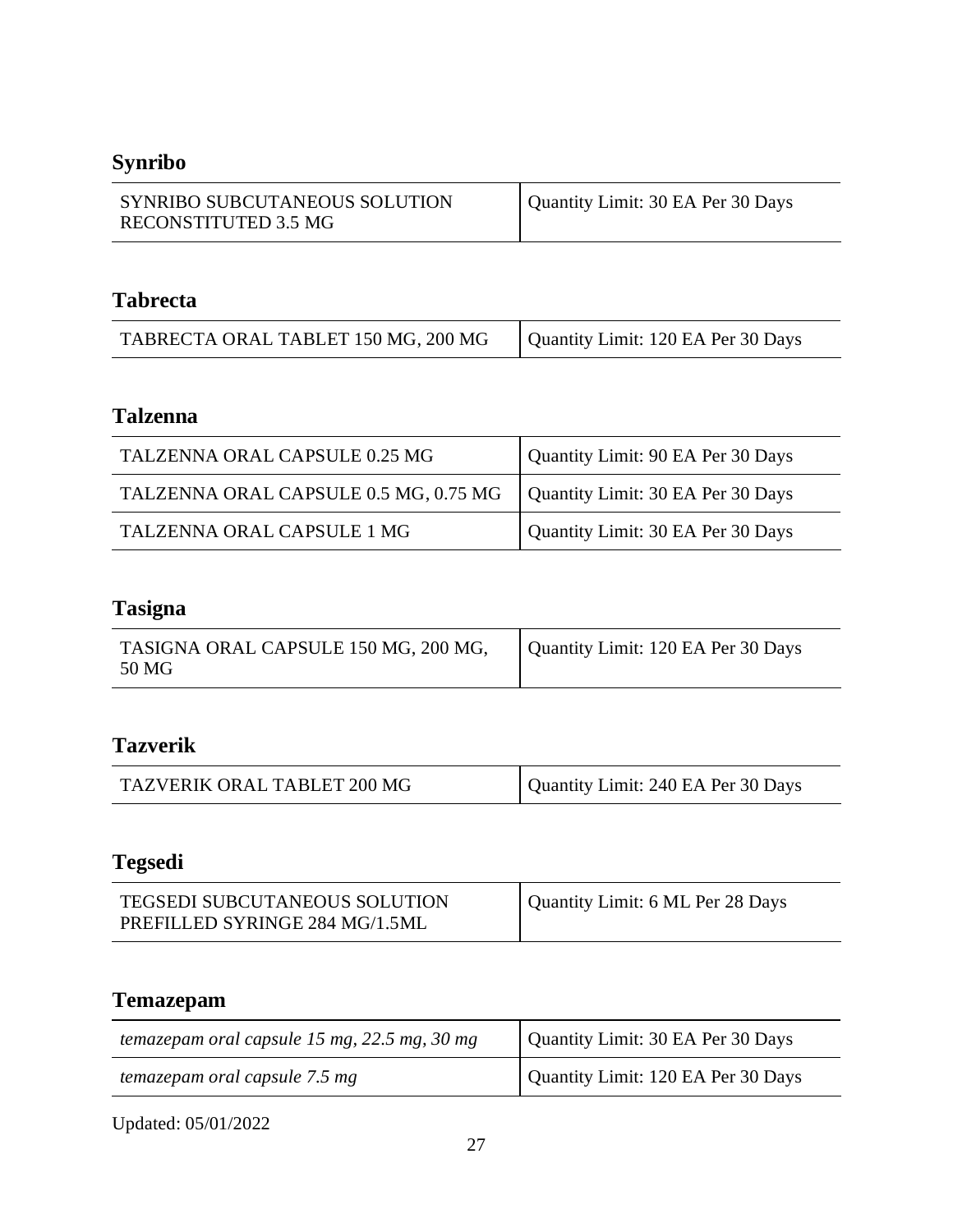## **Temixys**

| TEMIXYS ORAL TABLET 300-300 MG | Quantity Limit: 30 EA Per 30 Days |
|--------------------------------|-----------------------------------|
|--------------------------------|-----------------------------------|

# **Tenofovir Disoproxil Fumarate**

| tenofovir disoproxil fumarate oral tablet 300 mg | Quantity Limit: 30 EA Per 30 Days |
|--------------------------------------------------|-----------------------------------|
|--------------------------------------------------|-----------------------------------|

### **Tetrabenazine**

| tetrabenazine oral tablet 12.5 mg | Quantity Limit: 90 EA Per 30 Days  |
|-----------------------------------|------------------------------------|
| tetrabenazine oral tablet 25 mg   | Quantity Limit: 120 EA Per 30 Days |

#### **Tibsovo**

| Quantity Limit: 60 EA Per 30 Days<br>TIBSOVO ORAL TABLET 250 MG |  |  |
|-----------------------------------------------------------------|--|--|
|-----------------------------------------------------------------|--|--|

#### **Tivicay**

| TIVICAY ORAL TABLET 10 MG, 25 MG, 50 MG   Quantity Limit: 60 EA Per 30 Days |  |
|-----------------------------------------------------------------------------|--|
|-----------------------------------------------------------------------------|--|

## **Tivicay PD**

| TIVICAY PD ORAL TABLET SOLUBLE 5 MG | Quantity Limit: 360 EA Per 30 Days |
|-------------------------------------|------------------------------------|
|-------------------------------------|------------------------------------|

## **Toremifene Citrate**

| toremifene citrate oral tablet 60 mg | Quantity Limit: 30 EA Per 30 Days |
|--------------------------------------|-----------------------------------|
|--------------------------------------|-----------------------------------|

## **traMADol HCl**

| tramadol hcl oral tablet 100 mg | Quantity Limit: 120 EA Per 30 Days |
|---------------------------------|------------------------------------|
| tramadol hcl oral tablet 50 mg  | Quantity Limit: 240 EA Per 30 Days |
| Updated: 05/01/2022             |                                    |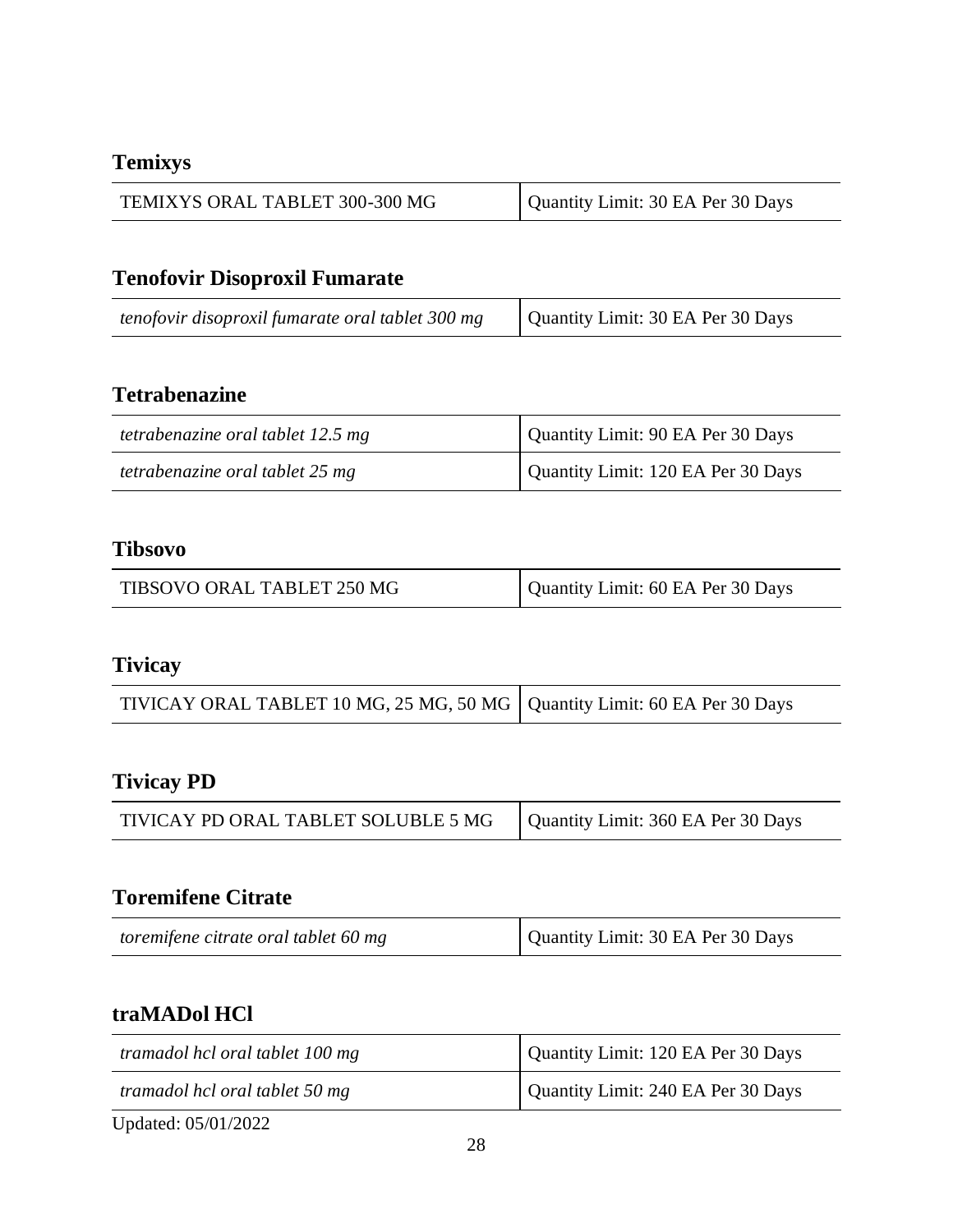## **traMADol-Acetaminophen**

| tramadol-acetaminophen oral tablet 37.5-325 mg | Quantity Limit: 240 EA Per 30 Days |
|------------------------------------------------|------------------------------------|
|------------------------------------------------|------------------------------------|

## **Triazolam**

| triazolam oral tablet 0.125 mg | Quantity Limit: 30 EA Per 30 Days |
|--------------------------------|-----------------------------------|
| triazolam oral tablet 0.25 mg  | Quantity Limit: 60 EA Per 30 Days |

# **Triumeq**

| TRIUMEQ ORAL TABLET 600-50-300 MG | Quantity Limit: 30 EA Per 30 Days |
|-----------------------------------|-----------------------------------|
|-----------------------------------|-----------------------------------|

## **Tukysa**

| Quantity Limit: 120 EA Per 30 Days<br>TUKYSA ORAL TABLET 150 MG, 50 MG |
|------------------------------------------------------------------------|
|------------------------------------------------------------------------|

### **Turalio**

| TURALIO ORAL CAPSULE 200 MG | Quantity Limit: 120 EA Per 30 Days |
|-----------------------------|------------------------------------|
|-----------------------------|------------------------------------|

## **Tybost**

| TYBOST ORAL TABLET 150 MG | Quantity Limit: 30 EA Per 30 Days |
|---------------------------|-----------------------------------|
|---------------------------|-----------------------------------|

### **Ubrelvy**

| UBRELVY ORAL TABLET 100 MG, 50 MG | Quantity Limit: 16 EA Per 30 Days |
|-----------------------------------|-----------------------------------|
|-----------------------------------|-----------------------------------|

# **Vemlidy**

| VEMLIDY ORAL TABLET 25 MG | Quantity Limit: 30 EA Per 30 Days |
|---------------------------|-----------------------------------|
|---------------------------|-----------------------------------|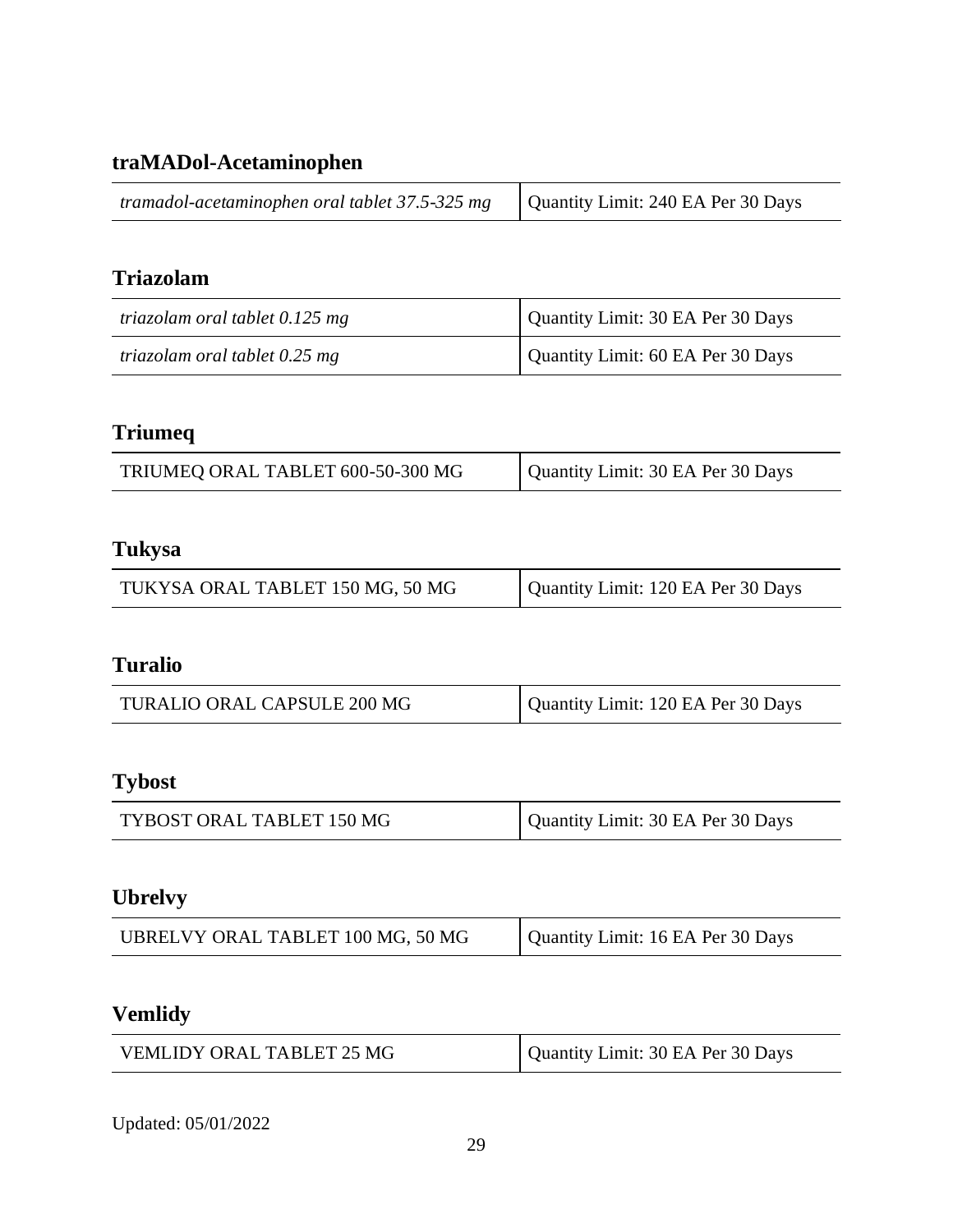# **Viracept**

| VIRACEPT ORAL TABLET 250 MG | Quantity Limit: 300 EA Per 30 Days |
|-----------------------------|------------------------------------|
| VIRACEPT ORAL TABLET 625 MG | Quantity Limit: 120 EA Per 30 Days |

## **Viread**

| VIREAD ORAL POWDER 40 MG/GM                  | Quantity Limit: 240 GM Per 30 Days |
|----------------------------------------------|------------------------------------|
| VIREAD ORAL TABLET 150 MG, 200 MG, 250<br>MG | Quantity Limit: 30 EA Per 30 Days  |

# **Vizimpro**

| VIZIMPRO ORAL TABLET 15 MG, 30 MG, 45 | Quantity Limit: 30 EA Per 30 Days |
|---------------------------------------|-----------------------------------|
| MG                                    |                                   |

## **Votrient**

| VOTRIENT ORAL TABLET 200 MG | Quantity Limit: 120 EA Per 30 Days |
|-----------------------------|------------------------------------|
|-----------------------------|------------------------------------|

# **Vyndamax**

| VYNDAMAX ORAL CAPSULE 61 MG | Quantity Limit: 30 EA Per 30 Days |
|-----------------------------|-----------------------------------|
|-----------------------------|-----------------------------------|

## **Xalkori**

| XALKORI ORAL CAPSULE 200 MG, 250 MG | Quantity Limit: 120 EA Per 30 Days |
|-------------------------------------|------------------------------------|
|                                     |                                    |

## **Xtandi**

| XTANDI ORAL CAPSULE 40 MG | Quantity Limit: 120 EA Per 30 Days |
|---------------------------|------------------------------------|
| XTANDI ORAL TABLET 40 MG  | Quantity Limit: 120 EA Per 30 Days |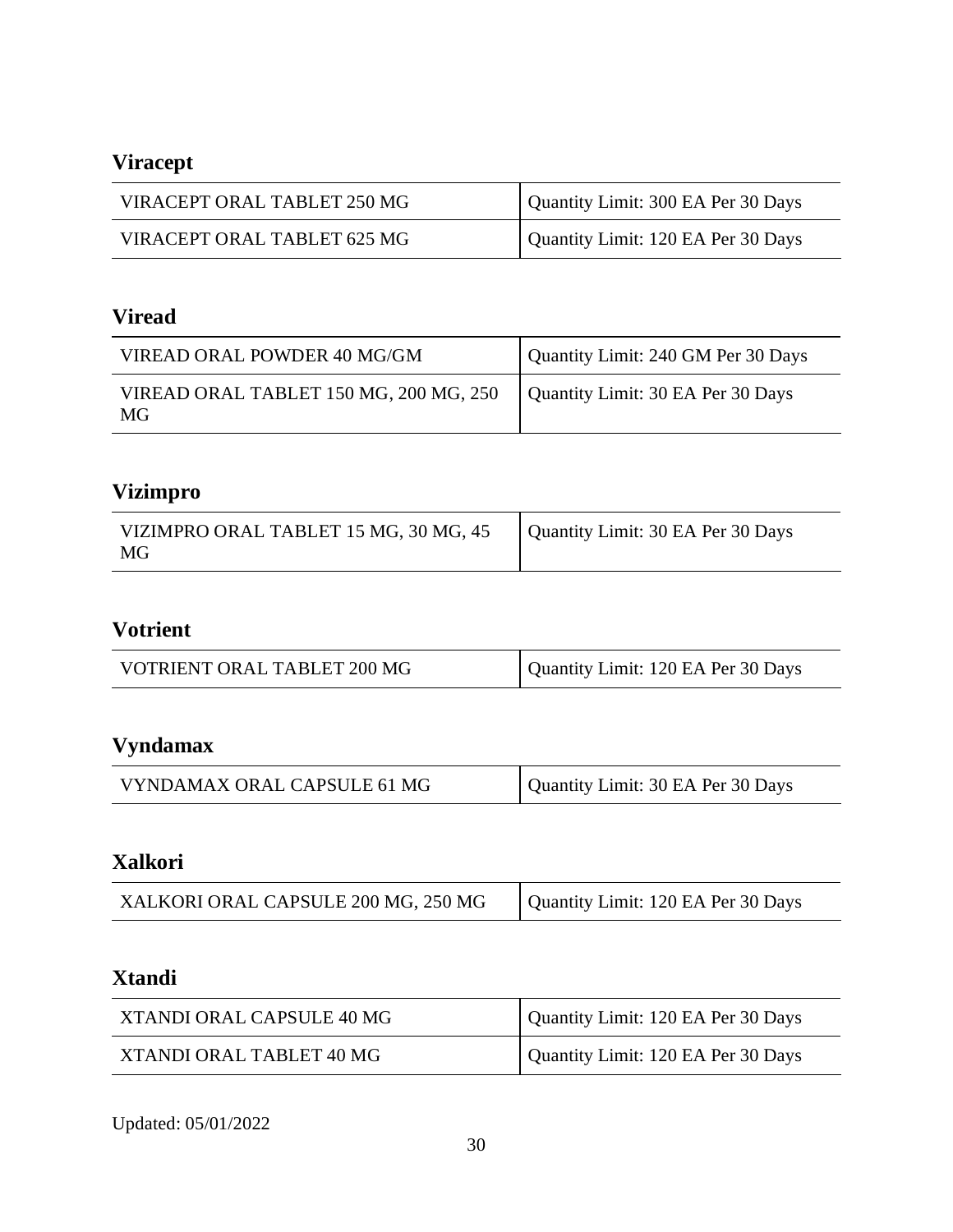# **Xtandi**

| XTANDI ORAL TABLET 80 MG | Quantity Limit: 60 EA Per 30 Days |
|--------------------------|-----------------------------------|
|--------------------------|-----------------------------------|

# **Xyrem**

| XYREM ORAL SOLUTION 500 MG/ML | Quantity Limit: 540 ML Per 30 Days |
|-------------------------------|------------------------------------|
|-------------------------------|------------------------------------|

# **Xywav**

| XYWAV ORAL SOLUTION 500 MG/ML | Quantity Limit: 540 ML Per 30 Days |
|-------------------------------|------------------------------------|
|-------------------------------|------------------------------------|

### **Yonsa**

| Quantity Limit: 120 EA Per 30 Days<br>YONSA ORAL TABLET 125 MG |
|----------------------------------------------------------------|
|----------------------------------------------------------------|

# **Zaleplon**

| zaleplon oral capsule 10 mg | Quantity Limit: 60 EA Per 30 Days |
|-----------------------------|-----------------------------------|
| zaleplon oral capsule 5 mg  | Quantity Limit: 30 EA Per 30 Days |

## **Zejula**

| ZEJULA ORAL CAPSULE 100 MG | Quantity Limit: 90 EA Per 30 Days |
|----------------------------|-----------------------------------|
|                            |                                   |

# **Zelboraf**

| ZELBORAF ORAL TABLET 240 MG | Quantity Limit: 240 EA Per 30 Days |
|-----------------------------|------------------------------------|
|-----------------------------|------------------------------------|

### **Zidovudine**

| zidovudine oral capsule 100 mg  | Quantity Limit: 180 EA Per 30 Days  |
|---------------------------------|-------------------------------------|
| zidovudine oral syrup 50 mg/5ml | Quantity Limit: 1800 ML Per 30 Days |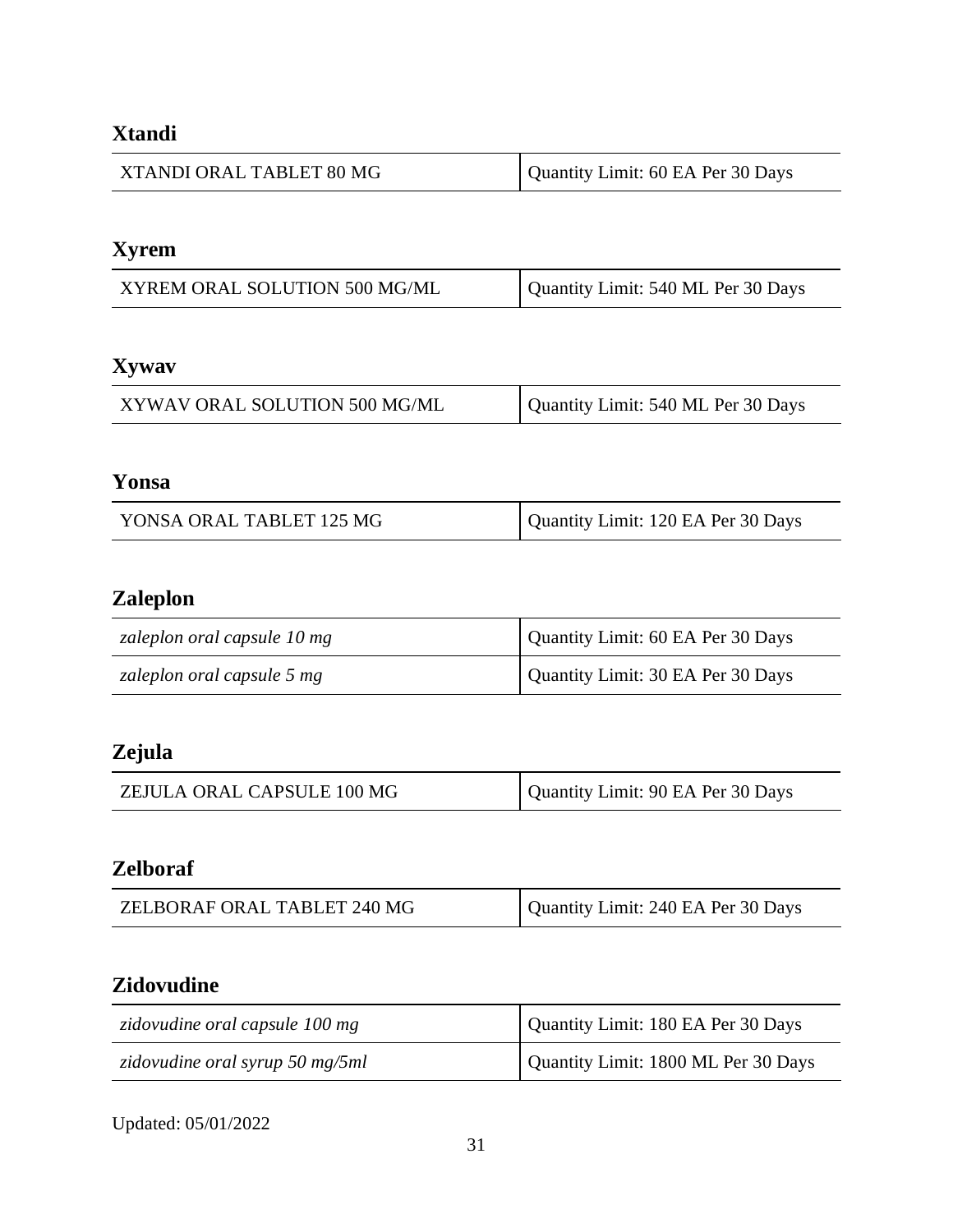# **Zidovudine**

| zidovudine oral tablet 300 mg | Quantity Limit: 60 EA Per 30 Days |
|-------------------------------|-----------------------------------|
|                               |                                   |

#### **Zolinza**

| ZOLINZA ORAL CAPSULE 100 MG | Quantity Limit: 120 EA Per 30 Days |
|-----------------------------|------------------------------------|
|                             |                                    |

# **Zolpidem Tartrate ER**

| zolpidem tartrate er oral tablet extended release<br>12.5 mg, $6.25$ mg | Quantity Limit: 30 EA Per 30 Days |
|-------------------------------------------------------------------------|-----------------------------------|
|-------------------------------------------------------------------------|-----------------------------------|

# **Zolpidem Tartrate**

| zolpidem tartrate oral tablet 10 mg, 5 mg | Quantity Limit: 30 EA Per 30 Days |
|-------------------------------------------|-----------------------------------|
|-------------------------------------------|-----------------------------------|

### **Zortress**

| ZORTRESS ORAL TABLET 1 MG | Quantity Limit: 60 EA Per 30 Days |
|---------------------------|-----------------------------------|
|                           |                                   |

## **Zydelig**

| ZYDELIG ORAL TABLET 100 MG, 150 MG | Quantity Limit: 60 EA Per 30 Days |
|------------------------------------|-----------------------------------|
|------------------------------------|-----------------------------------|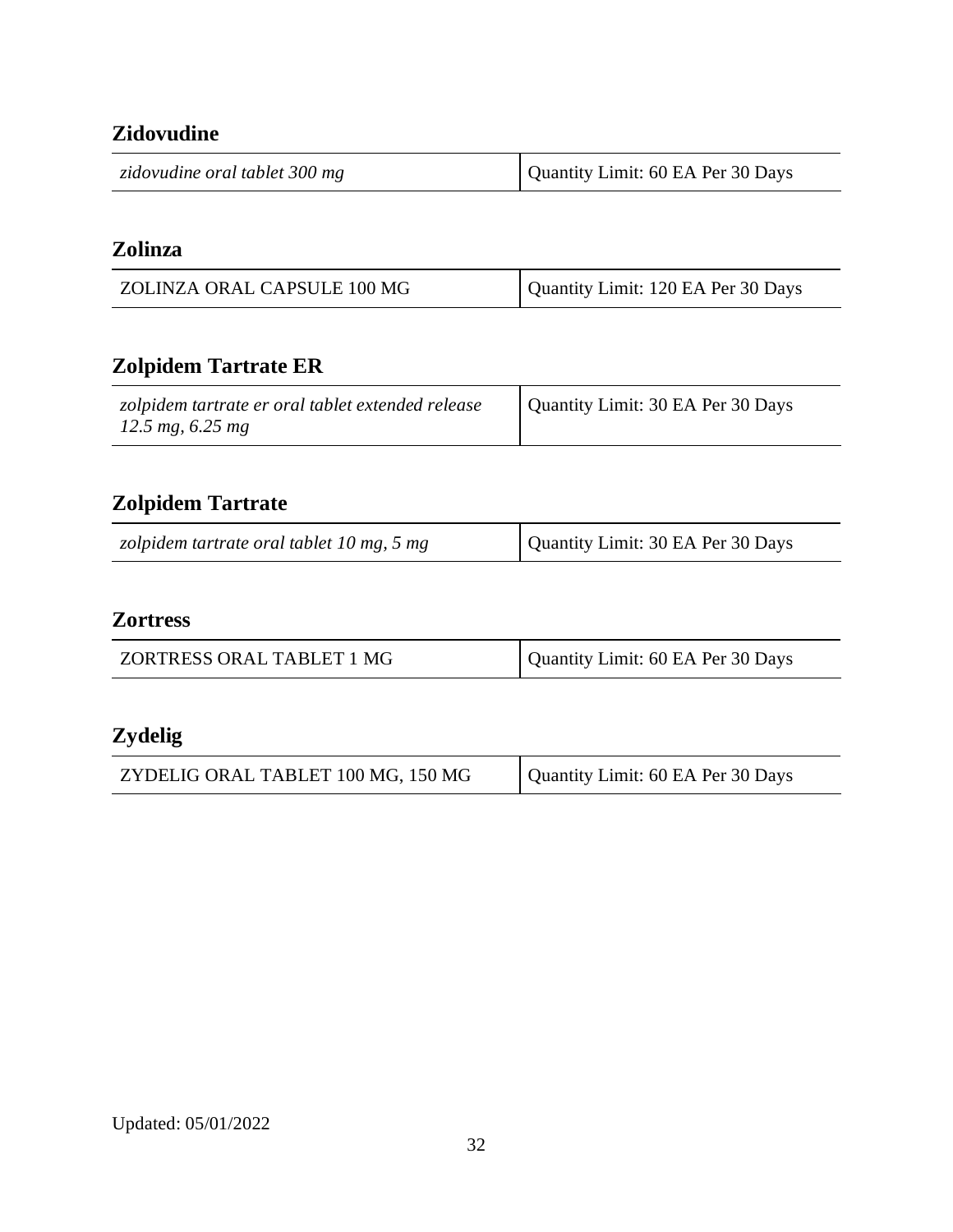#### **Index**

### $\mathbf{A}$

| Abacavir Sulfate-lamiVUDine 1    |  |
|----------------------------------|--|
| Abacavir-Lamivudine-Zidovudine 1 |  |
|                                  |  |
| Acetaminophen-Codeine 1          |  |
| Acetaminophen-Codeine #3 1       |  |
|                                  |  |
|                                  |  |
|                                  |  |
|                                  |  |
|                                  |  |
|                                  |  |
|                                  |  |
| Amphetamine-Dextroamphetamine 3  |  |
|                                  |  |
|                                  |  |
|                                  |  |
|                                  |  |
|                                  |  |
|                                  |  |
|                                  |  |
| B                                |  |
|                                  |  |
|                                  |  |
|                                  |  |
|                                  |  |
|                                  |  |
|                                  |  |
|                                  |  |
|                                  |  |
|                                  |  |
|                                  |  |
| Butalbital-ASA-Caff-Codeine  5   |  |
| C                                |  |
|                                  |  |
|                                  |  |
|                                  |  |
|                                  |  |
|                                  |  |
|                                  |  |
|                                  |  |
|                                  |  |
|                                  |  |

| Cometriq (100 MG Daily Dose)7                                  |
|----------------------------------------------------------------|
| Cometriq (140 MG Daily Dose)7                                  |
|                                                                |
|                                                                |
|                                                                |
| D                                                              |
|                                                                |
|                                                                |
|                                                                |
|                                                                |
|                                                                |
|                                                                |
| Dextroamphetamine Sulfate 9                                    |
| Dextroamphetamine Sulfate ER 9                                 |
|                                                                |
|                                                                |
|                                                                |
| Dihydroergotamine Mesylate 10                                  |
|                                                                |
|                                                                |
| E                                                              |
|                                                                |
|                                                                |
| Efavirenz-Emtricitab-Tenofovir10                               |
| Efavirenz-lamiVUDine-Tenofovir11                               |
| Eletriptan Hydrobromide11                                      |
|                                                                |
|                                                                |
| Emtricitabine-Tenofovir DF11                                   |
| Emtriva<br>. The contract of the contract of the contract $11$ |
|                                                                |
|                                                                |
|                                                                |
|                                                                |
|                                                                |
|                                                                |
|                                                                |
|                                                                |
|                                                                |
| F                                                              |
|                                                                |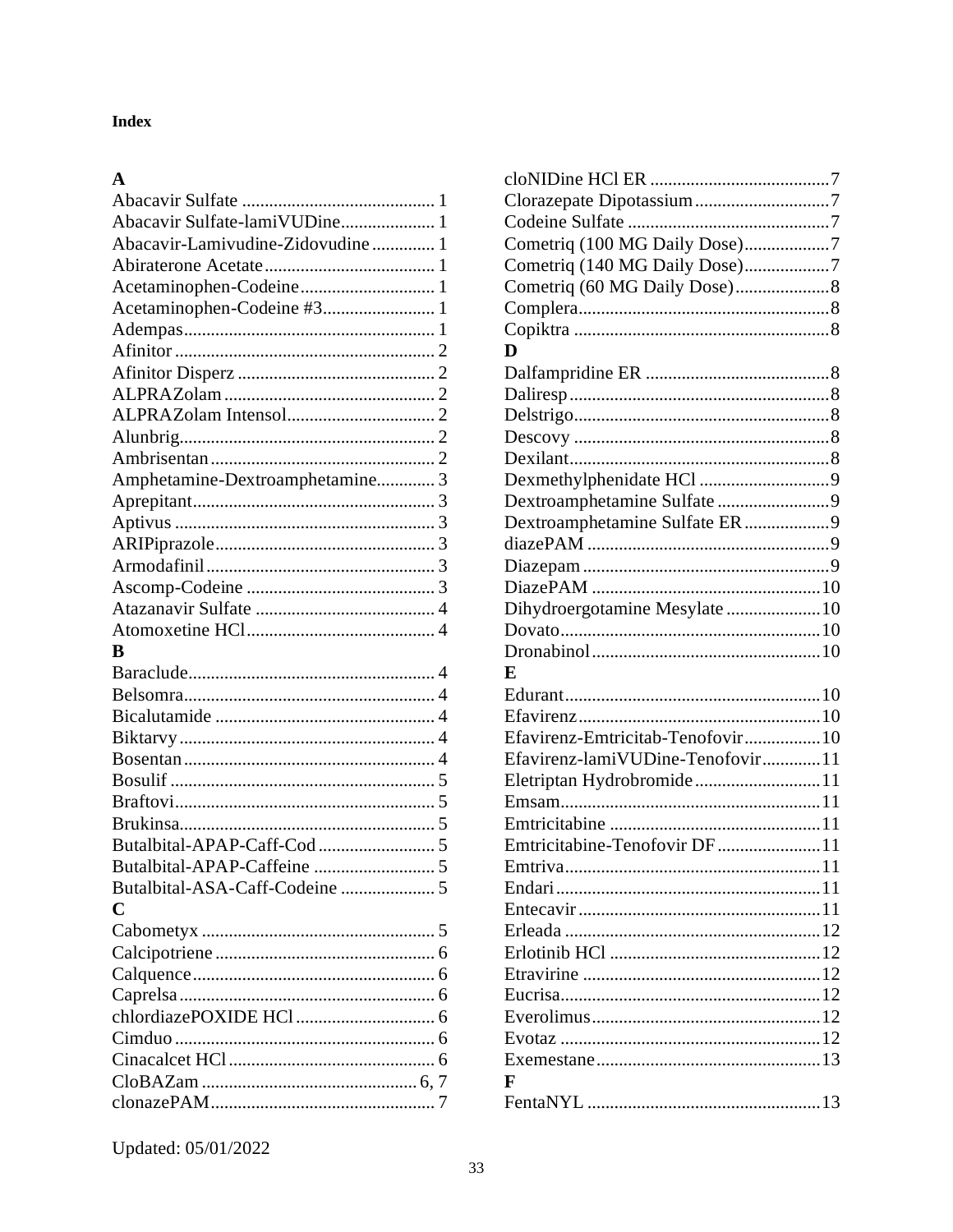| Fosamprenavir Calcium  13    |  |
|------------------------------|--|
|                              |  |
| G                            |  |
|                              |  |
|                              |  |
|                              |  |
| H                            |  |
|                              |  |
| HYDROcodone-Acetaminophen 14 |  |
| HYDROcodone-Ibuprofen 14     |  |
| HYDROmorphone HCl 14         |  |
| T                            |  |
|                              |  |
|                              |  |
|                              |  |
|                              |  |
|                              |  |
|                              |  |
|                              |  |
|                              |  |
|                              |  |
| J.                           |  |
|                              |  |
|                              |  |
| K                            |  |
|                              |  |
|                              |  |
| L                            |  |
|                              |  |
| lamiVUDine-Zidovudine  17    |  |
|                              |  |
|                              |  |
|                              |  |
|                              |  |
|                              |  |
|                              |  |
|                              |  |
|                              |  |
|                              |  |
|                              |  |
|                              |  |
| M                            |  |
|                              |  |
|                              |  |
|                              |  |
|                              |  |

| Morphine Sulfate (Concentrate)19 |  |
|----------------------------------|--|
|                                  |  |
| Morphine Sulfate ER Beads 19     |  |
| N                                |  |
|                                  |  |
|                                  |  |
|                                  |  |
|                                  |  |
|                                  |  |
|                                  |  |
|                                  |  |
|                                  |  |
| O                                |  |
|                                  |  |
| OLANZapine-FLUoxetine HCl 21     |  |
|                                  |  |
|                                  |  |
|                                  |  |
| OxyCODONE HCl21, 22              |  |
|                                  |  |
| oxyCODONE-Acetaminophen22        |  |
| Oxycodone-Acetaminophen22        |  |
|                                  |  |
| P                                |  |
|                                  |  |
|                                  |  |
|                                  |  |
|                                  |  |
|                                  |  |
|                                  |  |
| Q                                |  |
|                                  |  |
| R                                |  |
|                                  |  |
|                                  |  |
|                                  |  |
|                                  |  |
|                                  |  |
|                                  |  |
|                                  |  |
|                                  |  |
|                                  |  |
| S                                |  |
|                                  |  |